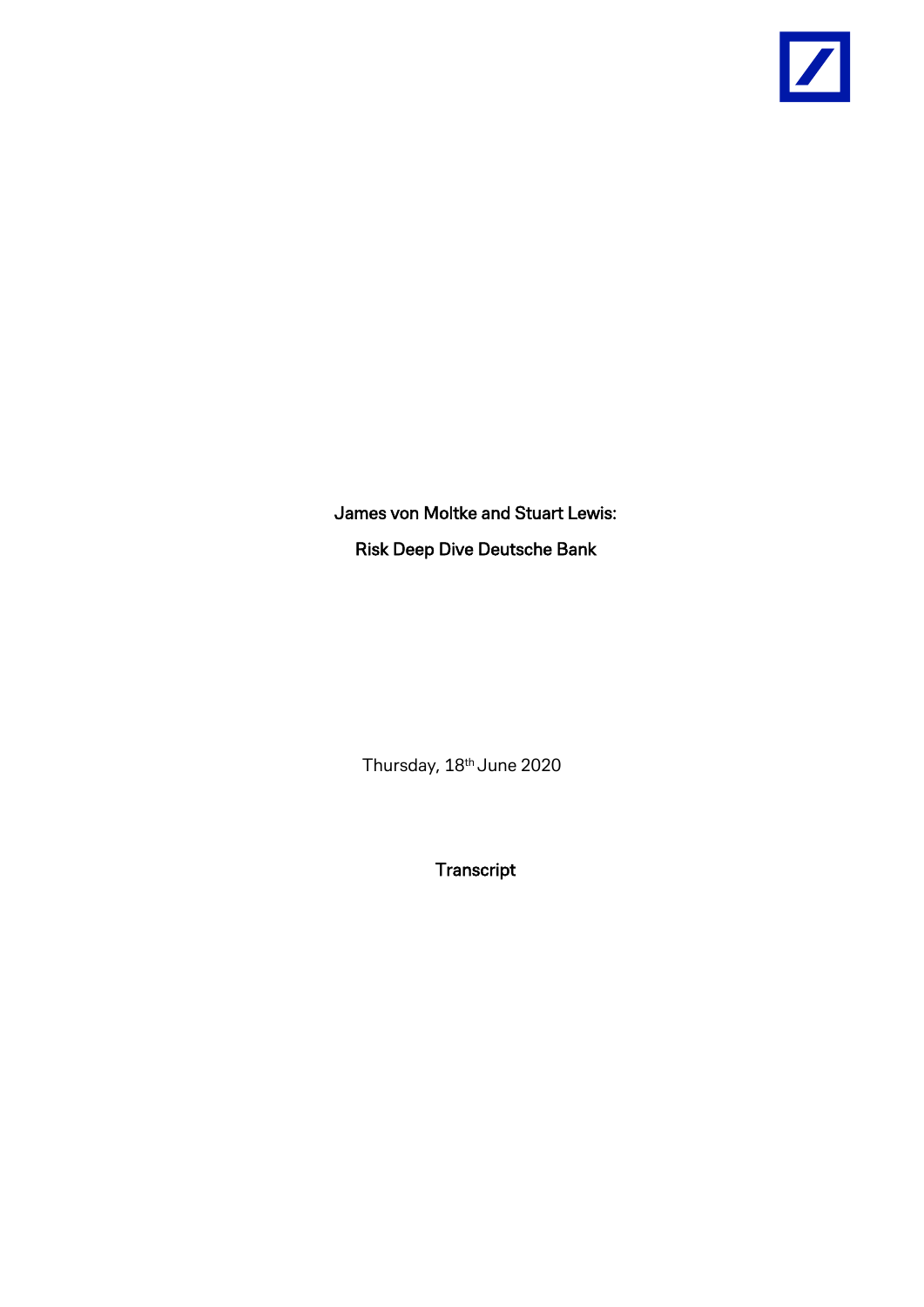# JAMES RIVETT INTRODUCTION

- Thank you operator and welcome from me to our Risk Deep Dive
- Stuart Lewis our Chief Risk officer is going to speak first
- He will discuss our approach to risk management at Deutsche Bank
- Following Stuart, James von Moltke, our CFO will discuss our capital outlook
- Following the prepared remarks, we will be happy to take your questions
- The slides are shown as part of the webcast and are available for download in the investor relations section of our website, db.com
- But just before we get started let me just remind you that the presentation contains forward-looking statements which may not develop as we currently expect
- We therefore ask you to take notice of the precautionary warning at the end of our materials
- With that let me hand over to Stuart

## STUART LEWIS COMMENTS

## SLIDE 1 - Summary

- Thank you James and welcome from me
- Before we go into the presentation, a few brief comments on my background
- I joined DB in 1996 and have been primarily involved in Risk Management roles
- I've been the bank's Chief Risk Officer since 2012 and during the financial crisis I was Head of Credit Risk Management and Deputy CRO
- During my time at the bank I have managed through the burst of the tech bubble, 9-11, the failure of Lehman, the financial crisis and the Eurozone debt crisis
- The past few months have been unlike anything any of us has seen in our professional careers
- What we've witnessed in financial markets, in the economy, in society and in our own daily lives, is truly extraordinary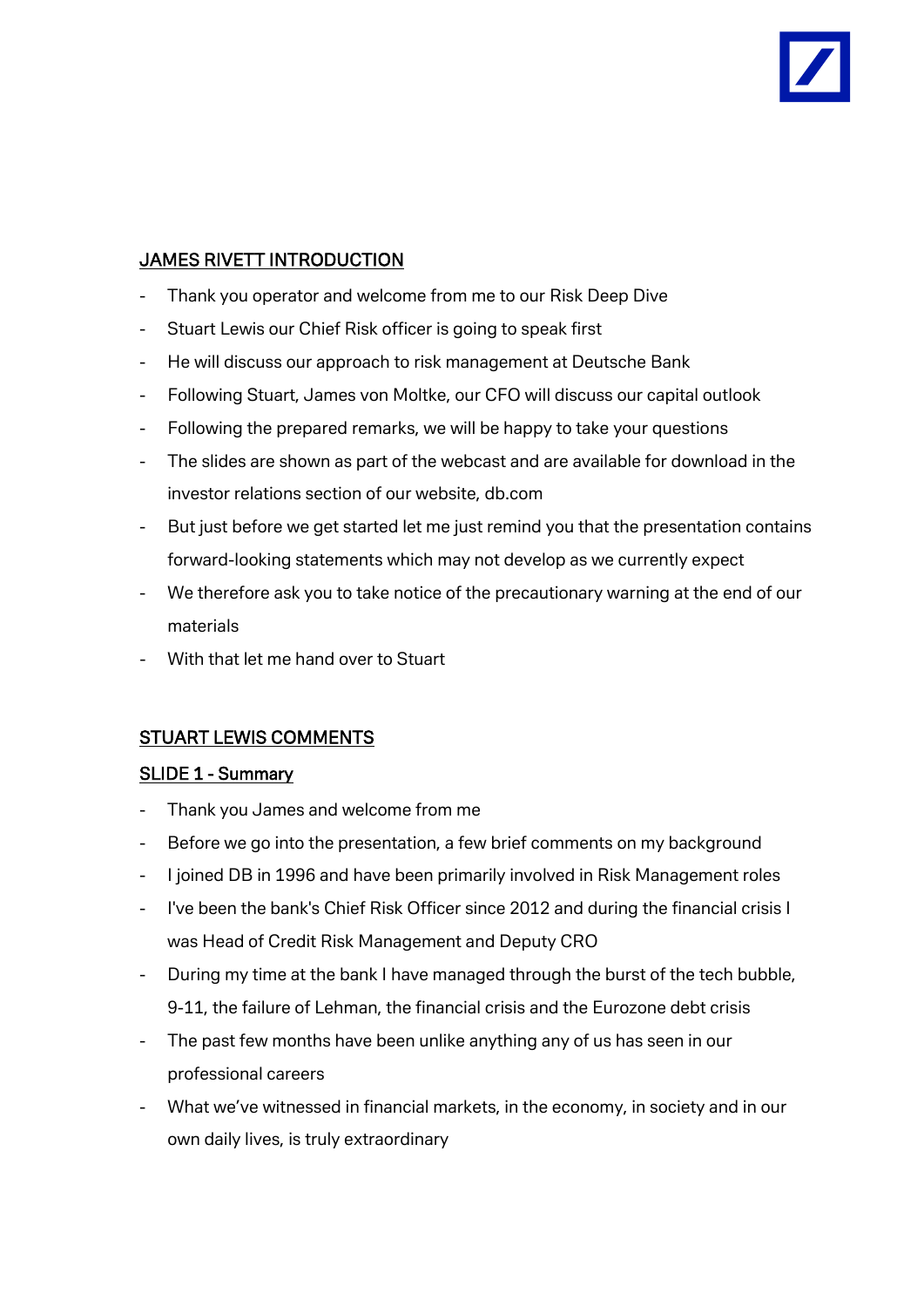

- It is at times like these we think it's important to provide you with a comprehensive picture of Deutsche Bank's risk profile
- We believe that in the past few months, Deutsche Bank has shown its true strength; we have continued to perform well in difficult circumstances; and we're well-positioned to emerge stronger in the post-crisis recovery period
- Specifically, we believe:
- Having Germany as our home market and being market leader in Germany is a key advantage
- Our conservative balance sheet management, one of the core pillars of our transformation, has enabled us to manage the challenges we've faced
- The investments we have made in risk management and supporting technologies in recent years are paying off, enabling us to manage our risks in a more timely and proactive manner through this period
- Additionally our deep understanding of our well-diversified and relatively low risk loan book gives us confidence in the guidance for loan loss provisions we've published and which we publicly reaffirmed last week
- We will talk about each of these topics, starting first with our position in Germany on slide 2

#### SLIDE 2 – Our Business is Concentrated in Germany

- We made clear when we launched our strategic transformation last summer that our leadership position in our home market was a core pillar of our agenda
- Germany accounts for 43% of revenues and 47% of our loan book
- We're the clear leader across all four core businesses
- We're the 'Hausbank' to around 900,000 corporate and commercial clients, including Mittelstand companies
- The relationships we have and the position we occupy has allowed us to play a key role in transmitting the German government's programmes especially the KfW schemes, into the real economy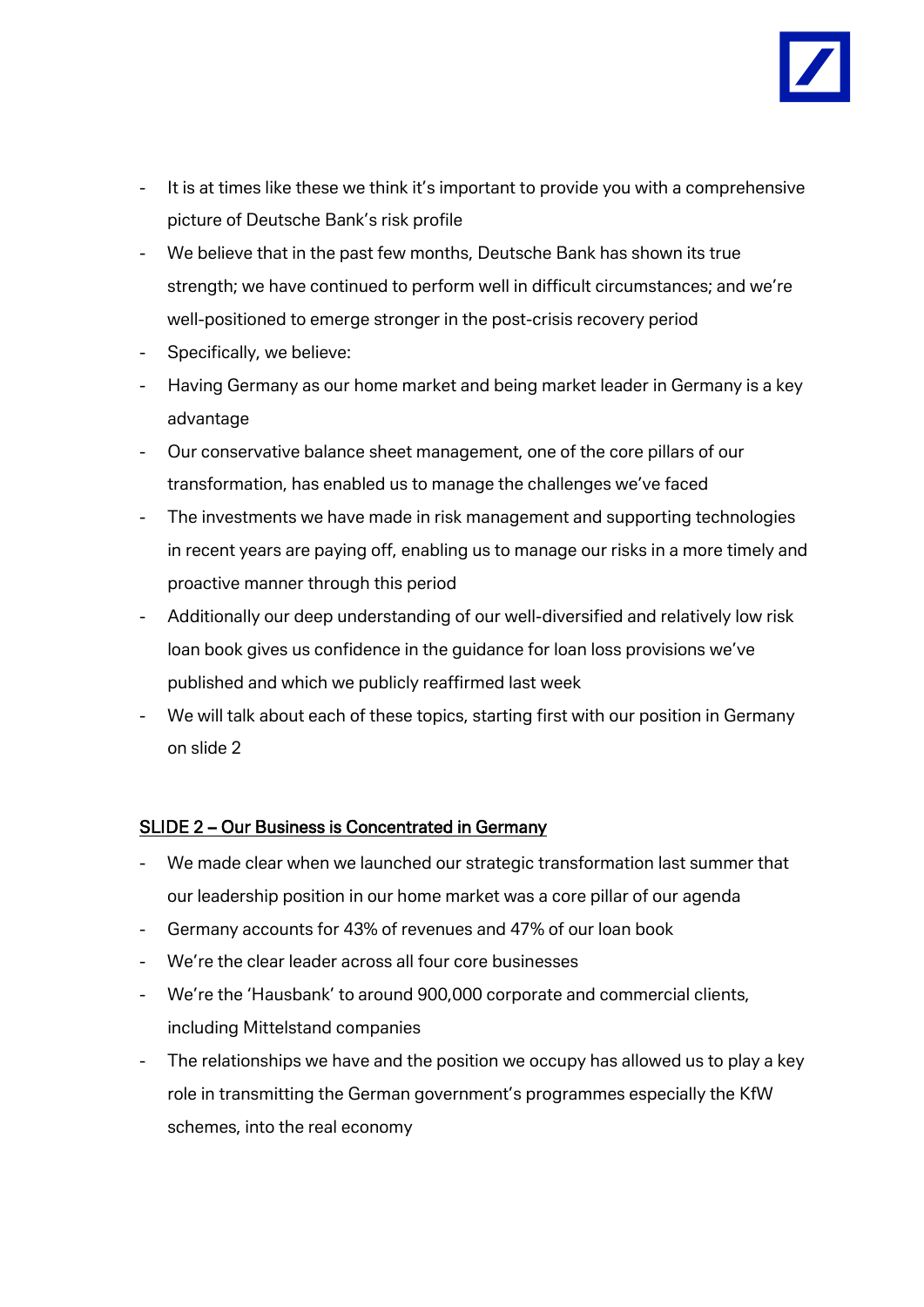

- In the first quarter we reclaimed the number 1 position in German Corporate Finance, with our best market share since 2017, in particular by helping clients raise debt financing
- Across the Deutsche Bank and Postbank franchises, we serve 19 million retail clients of which 11 million are online banking customers
- DWS is the market leader in mutual funds in Germany, with around a quarter of the market
- Simply put, we're happy to have a strong leadership position in Europe's strongest economy, which is proving its resilience in this crisis, as you can see on slide 3

#### SLIDE 3 – Germany is one of the most resilient economies in this crisis

- Germany is a tough banking market but in times like these we benefit from its conservative characteristics
- It may be relatively lower-return, but it's also lower-risk, and that's going to be key in the near- and medium term
- Germany came into the crisis in a relatively strong position with low levels of government, household, and corporate debt as well as good levels of corporate liquidity
- Thanks to decisive action and a world-class healthcare system, COVID-19 infection and mortality rates have been less than a quarter of other major western nations
- Fiscal conservatism has allowed the German Government to take aggressive and decisive action
- The programmes of financial support, both in emergency liquidity and financial stimulus amount to around 50% of GDP – larger than other major European nations or the US
- These factors have left Germany well-positioned to relax lockdown measures and recover earlier and faster than its neighbours, and that's an advantage for us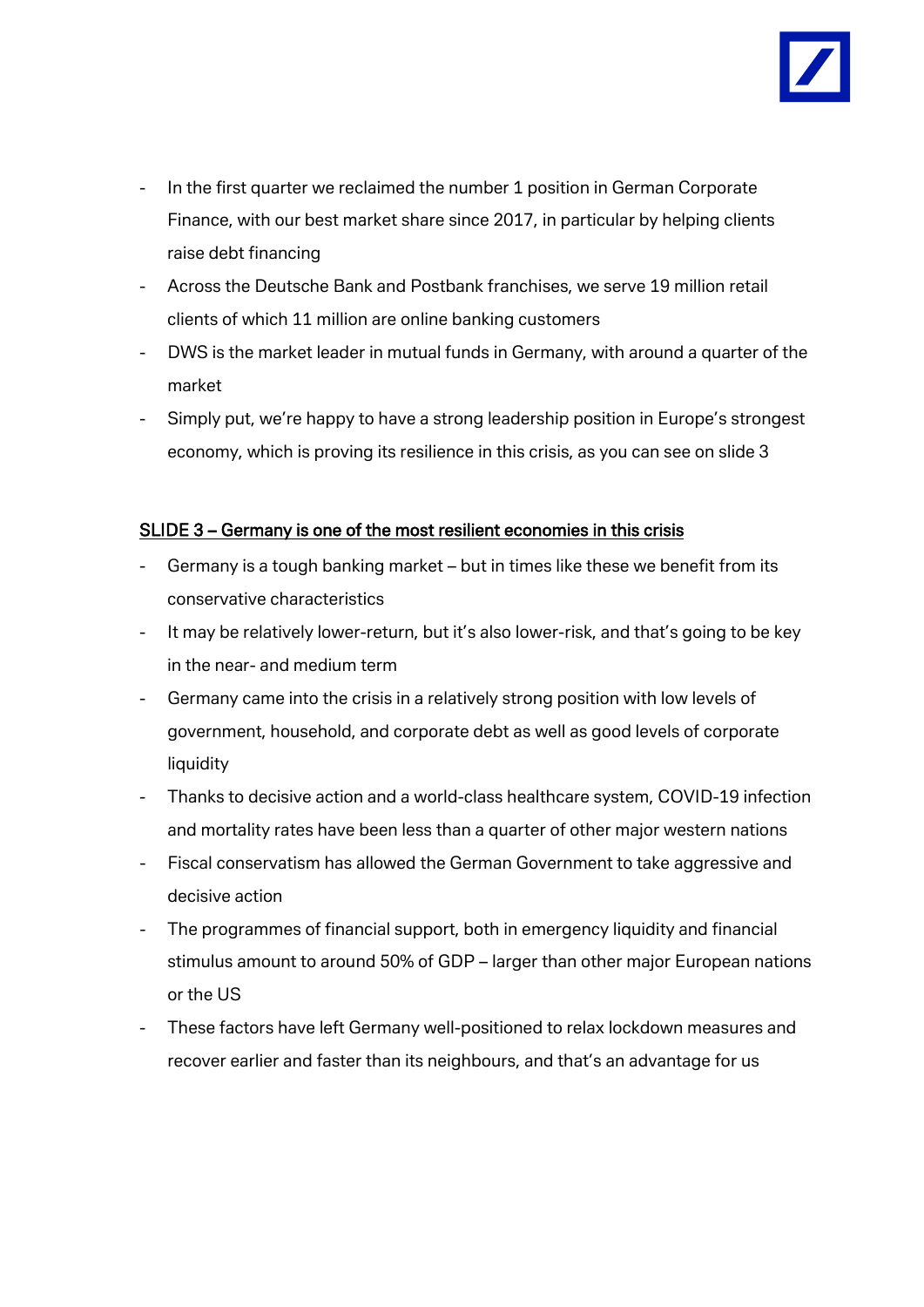

## SLIDE 4 - We have transformed the balance sheet since 2009

- Slide 4 gives you some background to what we mean by 'conservative balance sheet management'
- We have transformed the bank's balance sheet since the financial crisis
- Liquidity reserves are almost two and a half times larger we will talk about those in a moment
- Trading and related assets have declined by 40%
- Within these, derivative trading assets, after taking account of netting and collateral, are now around 30 billion euros, or 3% of the net balance sheet
- And the vast majority of our trading assets today are Government bonds and other highly liquid securities
- Our loan book which now accounts for around half our funded balance sheet has more than doubled since the financial crisis to 459 billion euros
- The growth has primarily come through the acquisition of Postbank
- Today, nearly half of the book is in Germany, with the majority low-risk, retail mortgages
- In a moment we'll go through why the loan book despite being larger is considered safer than in the last crisis
- Slide 5 gives you a summary of the key balance sheet and risk metrics in the same time periods

## SLIDE 5 - Stronger balance sheet and risk metrics

- Our Common Equity Tier 1 Capital ratio has risen from 8.7% under Basel II to 12.8% in the first quarter this year
- This is at the high end of our peer group and with a comfortable buffer above our current regulatory requirements
- Reflecting the simplification of our loan book, provisions for credit losses have come down from 100 basis points of loans in 2009 to 44 basis points in the first quarter annualized this year
- Our provisioning levels have been historically lower than peers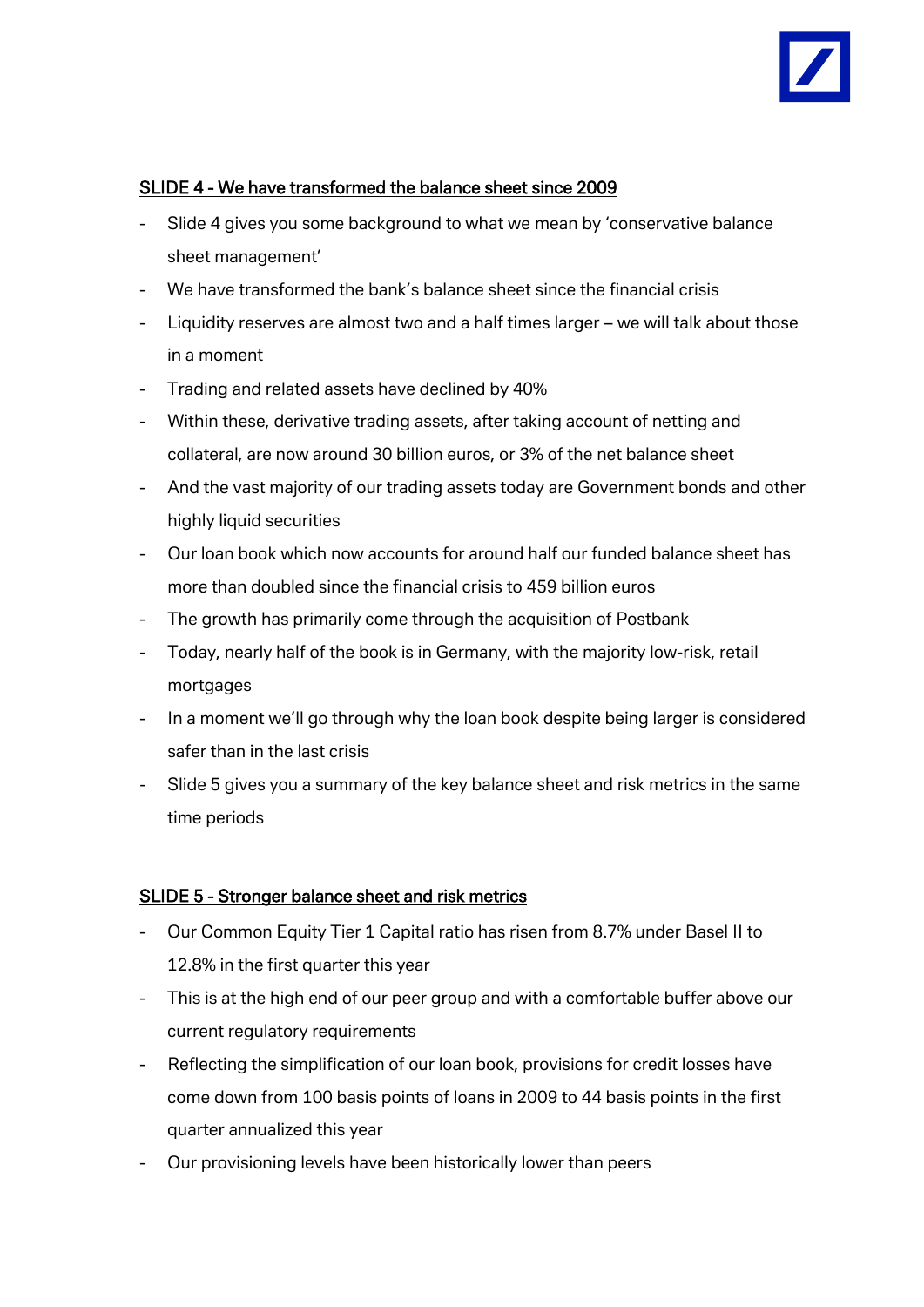- Average VaR has come down by around 80%, and actually touched a historic low in February of this year
- Our funding position is very strong more than 80% of our funding comes from the most stable sources, the majority customer deposits
- Liquidity reserves are 205 billion euros today and we operate with a 43 billion euro surplus above our requirement to maintain a Liquidity Coverage Ratio of 100%
- Finally, Level 3 assets, which were 88 billion euros in 2008 and 58 billion euros in 2009, are now less than half that, at 28 billion euros
- We'll talk about each of these in more detail but before we do that, a few words on the way we've developed our risk management capabilities

## SLIDE 6 - Benefitting from investments in our control environment

- On slide 6 you can see how we've invested to strengthen our control environment in the last few years
- In total, we've invested around 900 million euros on a cash basis between 2017 and 2019
- We have significantly boosted our capabilities in Anti-Financial Crime and **Compliance**
- In screening for sanctioned entities and politically exposed persons, we've gone from screening 700,000 names per week to 28 million names per day
- And we can now monitor more than a million voice and written communications per day in 12 languages
- In Liquidity Risk, we comprehensively enhanced our internal stress testing methodologies and refined our funds transfer pricing model
- These enhanced tools are improving our resource allocation decisions
- We have also set up daily 'T plus one' reporting on liquidity risk and our Liquidity Coverage Ratio
- These capabilities are rapidly developing into leading practises and have provided us with confidence as we managed through the recent stress period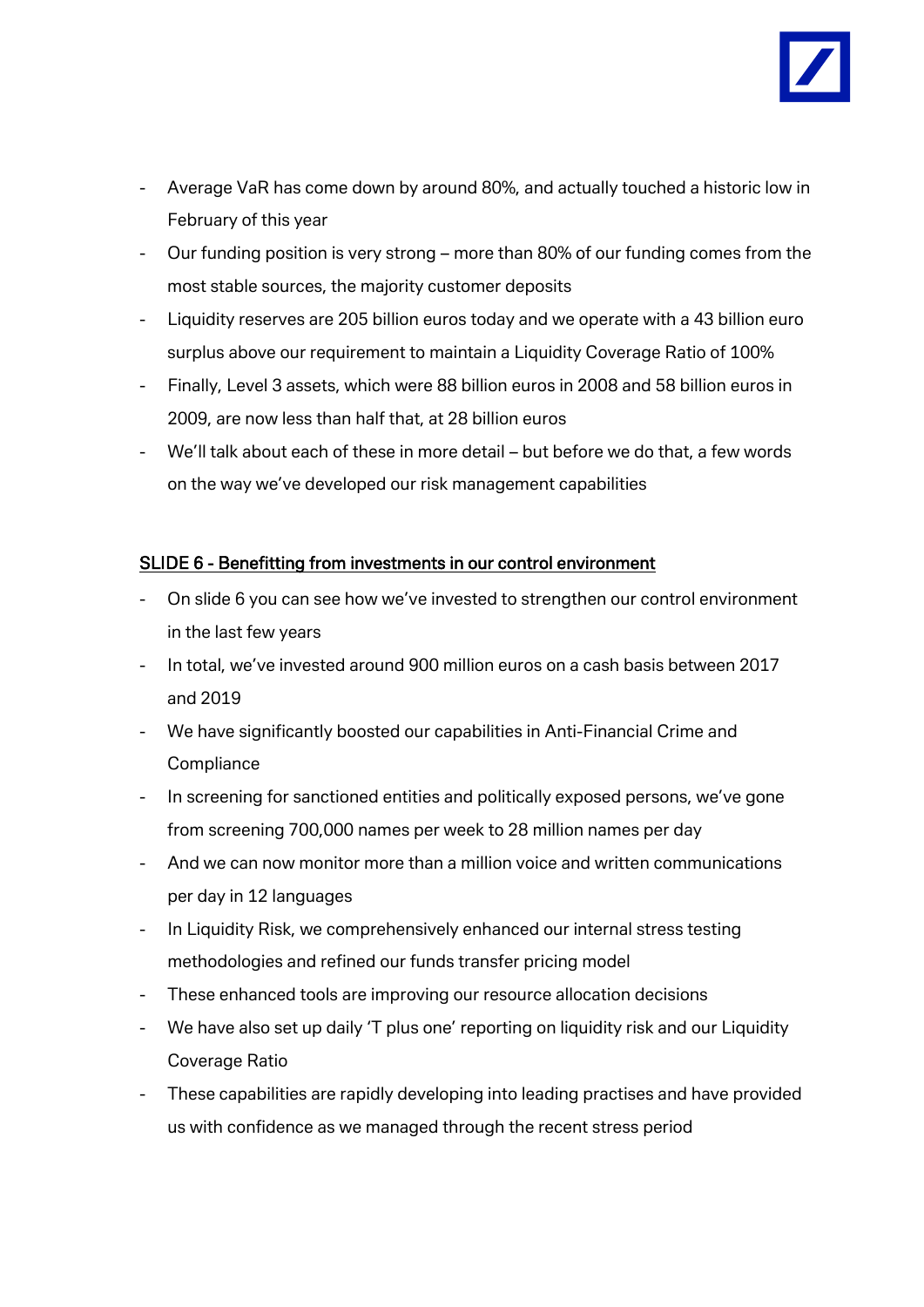

- In Credit Risk Management, we have recently launched a new system which covers ratings, workflow and portfolio management
- Across the process from rating assessment to transaction approval, information is timelier and we can slice it more finely – by legal entity, branch, and asset class
- That gives us better integrated workflow and contributes to better and quicker decisions
- Finally, in Market Risk, we have launched Historical Simulation or 'HistSim' risk modelling and portfolio analytics and that gives us better, more accurate and more granular data
- We are currently able to execute around 15 billion trade revaluations per day
- This is also an important step in our FRTB preparation aligning even more closely the relevant capital calculations to our end of day pricing models

#### SLIDE 7 - Managing credit concentration risk on multiple dimensions

- One of the key considerations as a risk manager is managing concentration risk
- Slide 7 gives you an overview of how we manage concentration risk across all counterparties
- We do this along a number of different dimensions:
- We apply industry risk thresholds across 27 corporate and institutional portfolios
- We set country risk thresholds for all emerging market nations and some developed markets, depending on rating
- We assign specific risk limits and dedicated strategies for specialist risk buckets in Commercial Real Estate, Leveraged Debt Capital Markets and Underwriting
- We also operate hedging strategies to manage the concentration risk of single name exposures
- Our Emerging Market exposures are also supported by other mitigants, including export credit agency cover and private risk insurance
- Finally, around particular events, we conduct ad-hoc stress tests and thematic reviews and may reduce risk if there are characteristics of our exposures that are outside of our risk tolerance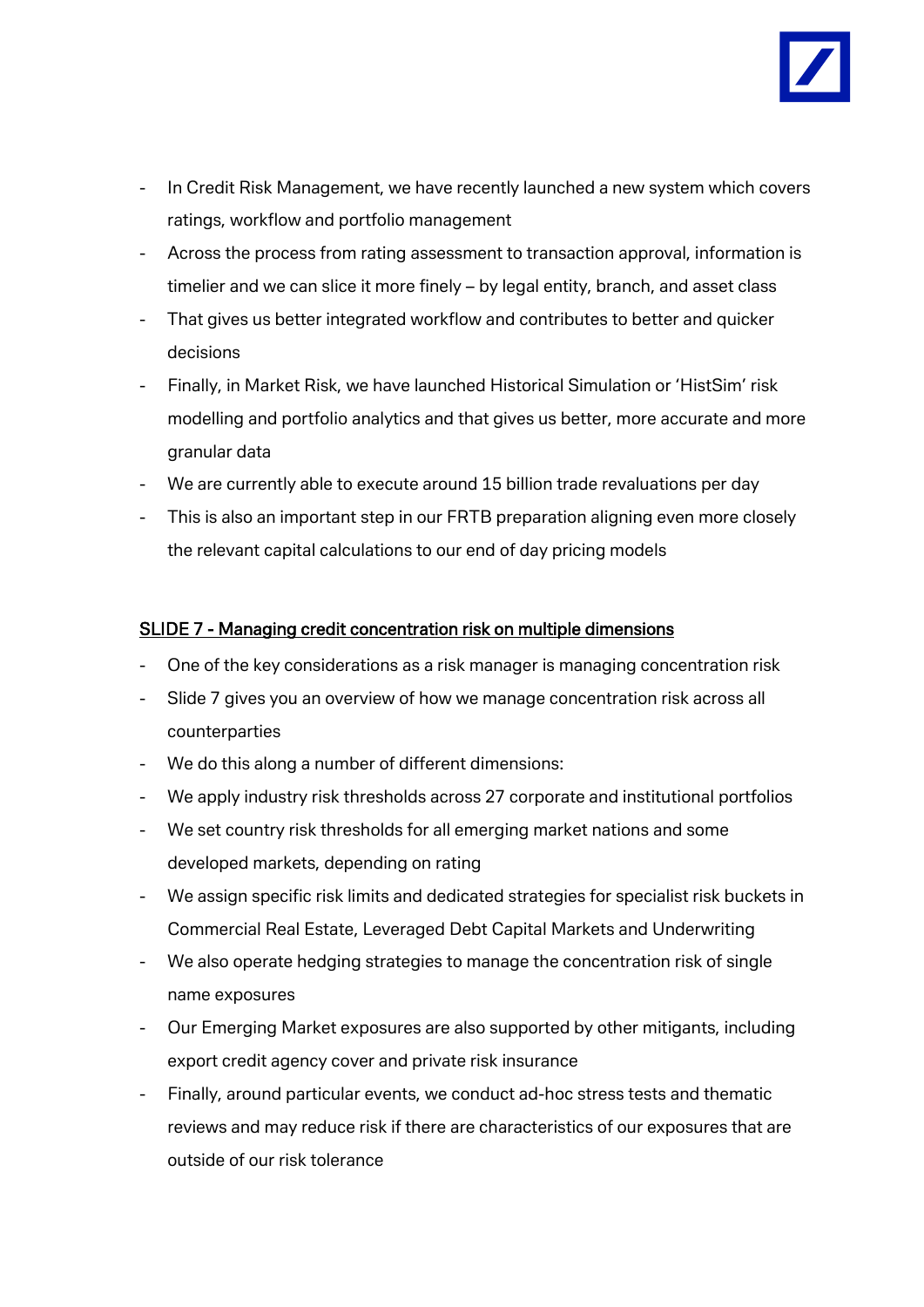

- Recent examples away from COVID have included stress testing our portfolios in Hong Kong and our exposure to oil, including certain oil sensitive countries given the movements in commodity prices
- On slide 8, we look at how these measures impact our pillar 3 disclosures

## SLIDE 8 - Significant risk mitigation of loan book exposures

- Loan Exposure at Default under Pillar 3 was 495 billion euros at the end of the first quarter
- Pillar 3 disclosures include some framework differences compared to our IFRS loan book of 459 billion euros, in particular the inclusion of undrawn commitments after applying credit conversion factors
- A significant proportion of Exposure at Default is covered by collateral, guarantees, hedges and other structural risk mitigants which act to reduce Loss Given Default
- Adjusting for the loss given default the exposure is approximately 70% lower at 160 billion euros
- In addition, we have other mitigants including Export Credit Agency contracts and Private Risk Insurance, as well as purchased CDS protection
- The ECA contracts and PRI act as additional protection and help to lower our Probability of Default assumptions
- Let's now turn to slide 9 where you will see how mitigation is applied across our portfolios

## SLIDE 9 - Modest vulnerability to loss in lower rated buckets

- Slide 9 shows our Exposures at Default split by internal rating, before and after mitigating measures
- As you would expect, we deploy mitigants more actively in the lower rated parts of the portfolio
- In single 'B' and below, around 70% of the gross exposure is covered by risk mitigation including asset collateral and hedges but also structural risk mitigation, for example in LDCM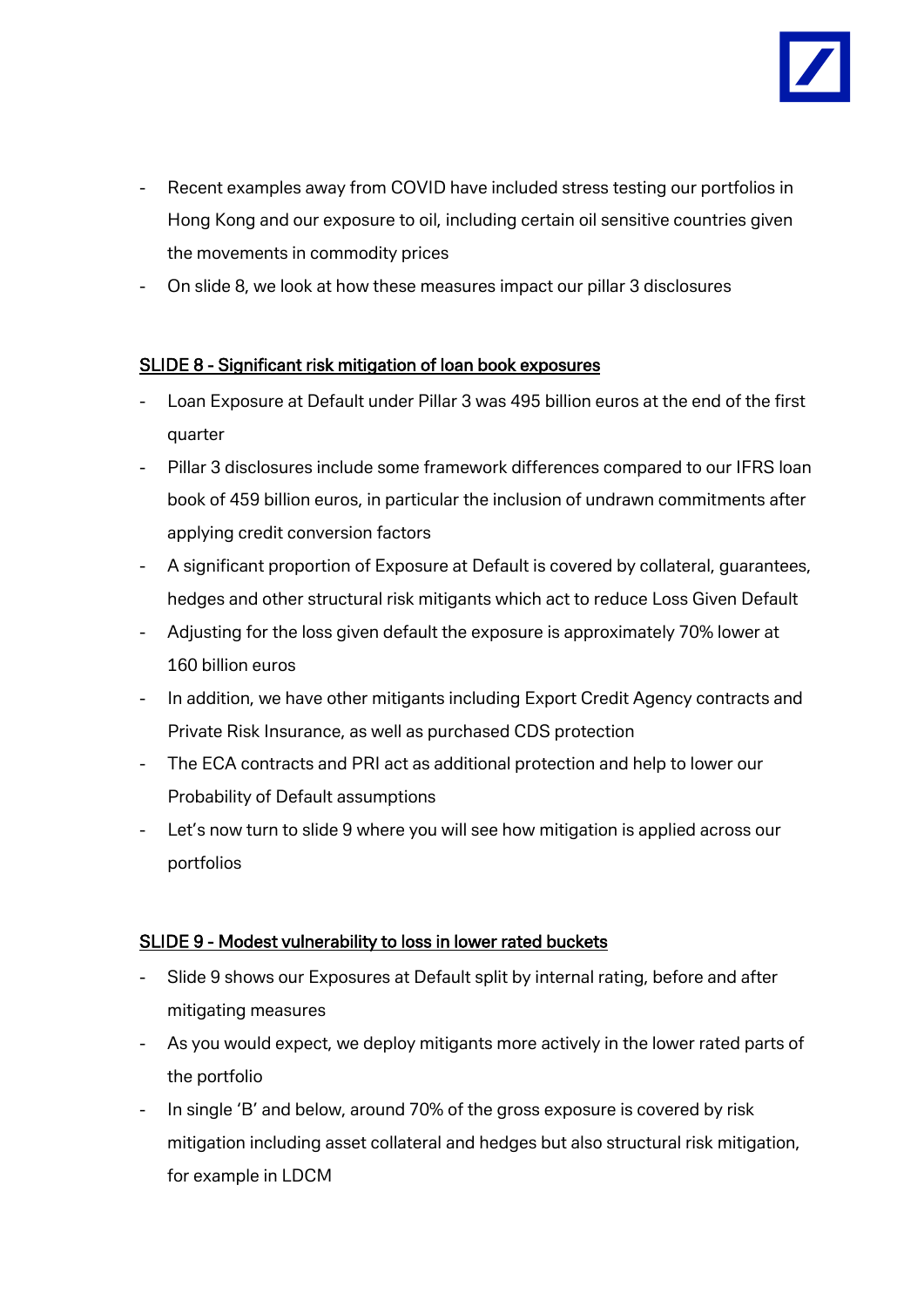

- This results in an adjusted exposure in the 'below single B' category of 24 billion euros
- We additionally also hedge some of our larger exposures to Investment Grade counterparties to manage concentration risk
- Although the probability of default of these exposures is low, these higher exposures are hedged to limit our risk of losses driven by a potential jump to default
- Regulatory expected loss across the non-defaulted loan portfolio is around 1.3 billion euros, compared to the 1.3 billion euros of allowances that we currently have in place
- Given our forecast build in allowances in the remainder of the year we feel adequately provisioned against potential losses
- In summary, we feel very comfortable both with the quality of our loan exposures and the mitigants that we have in place
- We fully recognise that this analysis is on a modelled basis, and that begs the question, how actual performance stacks up against models
- We believe our actual performance over the last 6 years supports our view that our models are robust as shown on slide 10

## SLIDE 10 - Conservative approach to Provisions for Credit Losses

- This slide looks at the provisions for credit losses we have built compared to the actual charge-offs we have taken over the past six years
- We see a number of points:
- First, the ratio of gross charge-offs to provisions has never gone above 100% in other words, we have never been under-provisioned in this period
- We hit close to 100% for example in 2016 that partly reflects IAS39 reclassified assets within the NCOU
- Second, it's a consistent range charge-offs have been between 77% and 98% of provisions over this period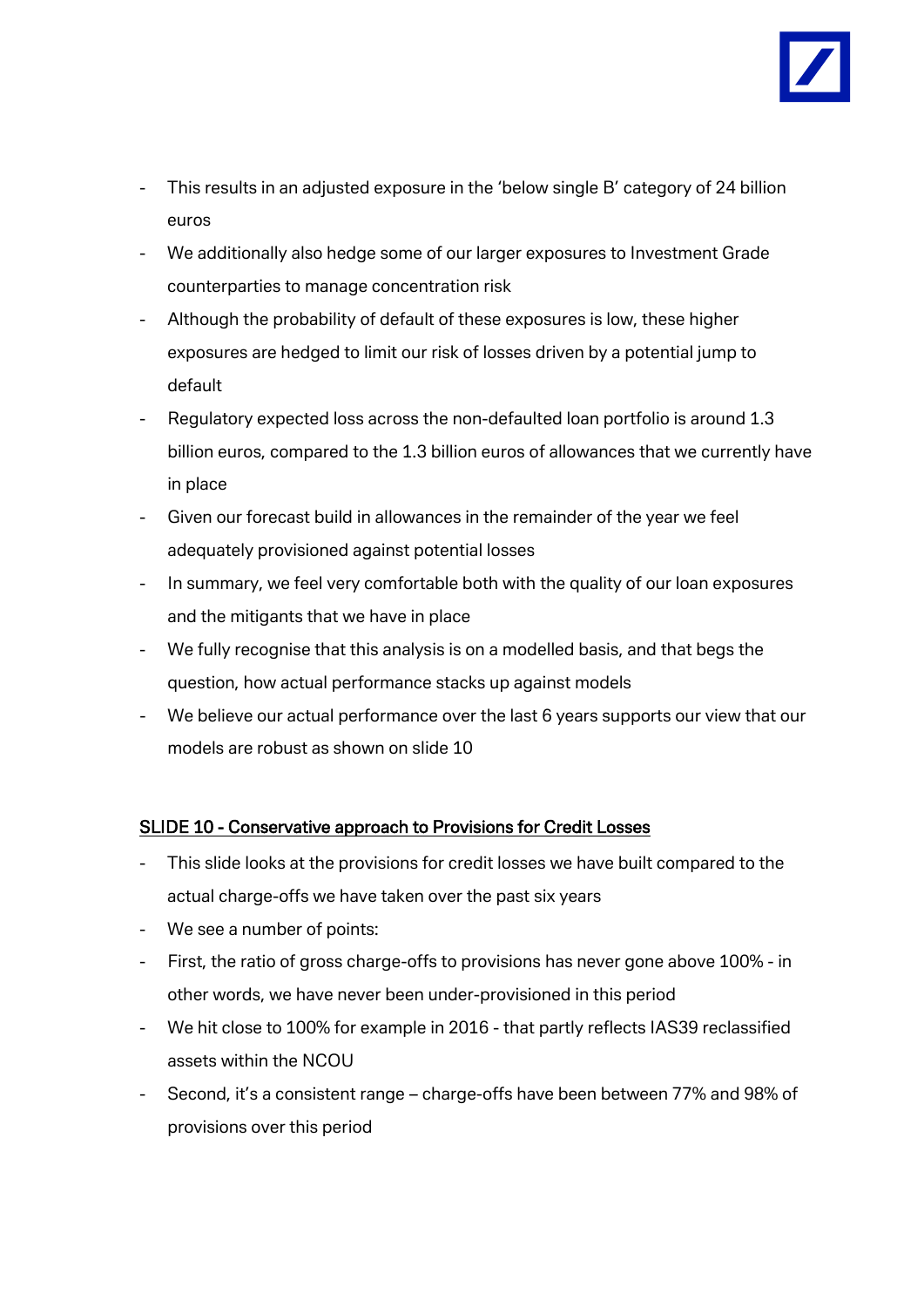

- Third, we are not grossly over provisioning, in fact we have a historic track record in accuracy
- These factors give us confidence that our provisioning is appropriately conservative and consistent
- Now let's look at the loan book by business under IFRS accounting, on slide 11

## SLIDE 11 - Diversified portfolio with concentration in German mortgages

- Around half the loan book is the Private Bank including Postbank
- 60% of this or around 30% of our total book is low-risk German retail mortgages with loan-to-value ratios of around 70%
- Only 5% of our book is unsecured consumer finance significantly lower than for some international peers, notably US banks with large credit card portfolios
- 10% is in Wealth Management principally secured lending with high collateral values to wealthy individuals and families or family offices, typically with personal guarantees
- The Corporate Bank accounts for 28% of our loan book predominantly trade finance and commercial lending, for example to German medium-sized enterprises
- The Investment Bank accounts for 18% of the loan book across leverage debt capital markets and our 72 billion euro Global Credit Trading portfolio which we detail on slide 12

## SLIDE 12 - Global Credit Trading Loan Portfolio: high quality & resilient

- We believe that our portfolio is very conservatively managed
- First, the book is predominantly shorter-duration around 40% has a tenor of less than two years, and 84% is under five years
- Second, quality is high around half of this book is investment grade with only 6% rated CCC+ or below
- Third, the portfolio is very well diversified: the average size of exposure is around 40 million euros while the top ten names account for only 11% of the loan book
- Over 40% is in what we describe as Asset-Backed Securities and securitisations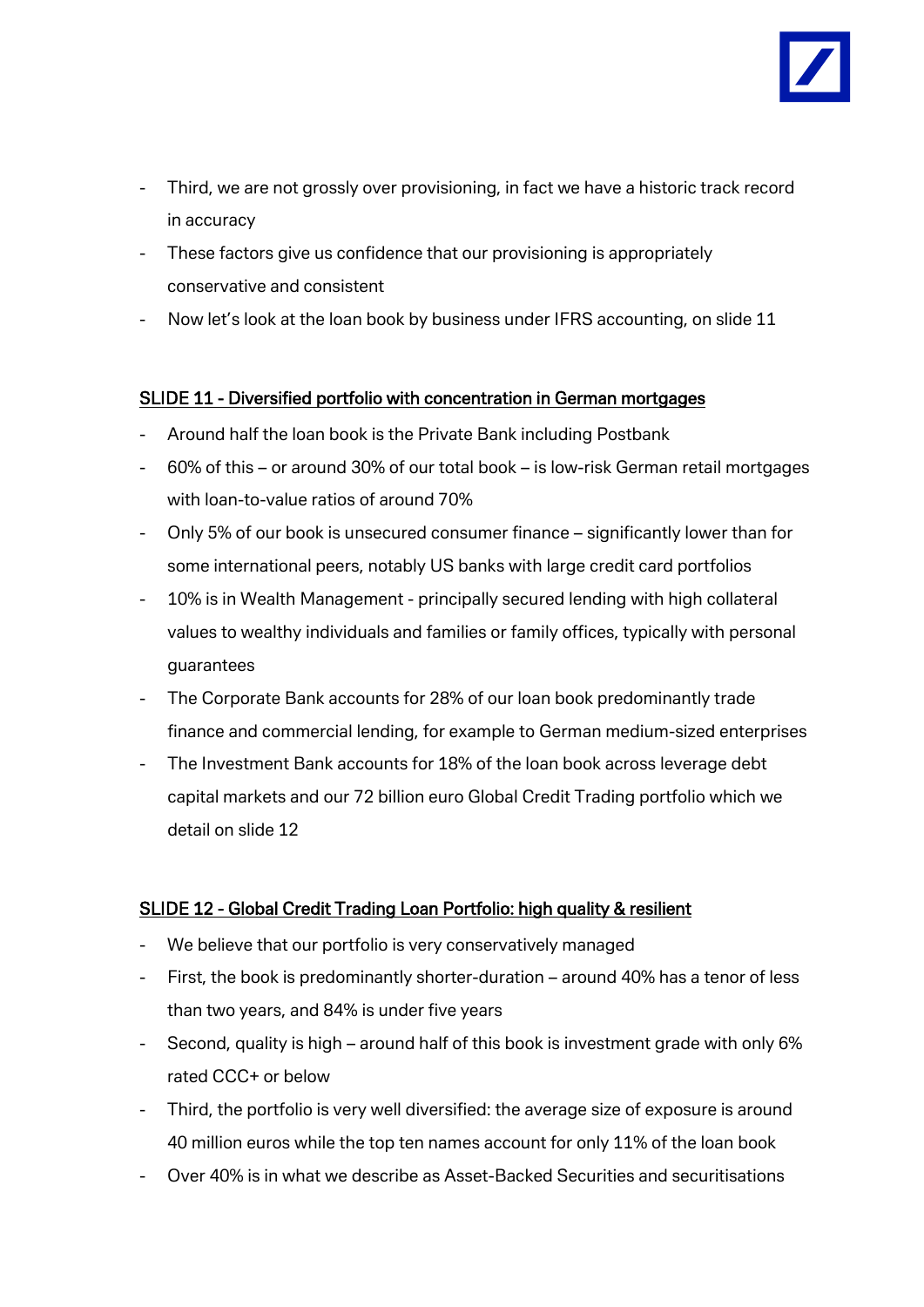

- Here we provide senior financing credit facilities to top tier sponsors and/or experienced originators in well understood asset classes
- Given our senior position, these securities have an average rating of between A and BBB+ with multiple times loss coverage and strong financial covenants
- Our ABS portfolios have been very resilient with average loss rates of just 1 basis point in the last 5 years
- Around 70% of the book is in North America and the bulk of the remainder in Europe
- The ABS portfolio today is different than it was in the run up to the financial crisis
- We no longer act as a principal sourcing loan pools and therefore no longer participate in the equity or other more junior tranches
- The other portfolios of around 17 billion euros are well diversified across a number of sectors including infrastructure and energy, transport and project finance
- We have been especially focused on our 3.6 billion euro aviation portfolio given the challenges facing that industry
- We recently updated our asset valuations to reflect the current market pricing and are comfortable that the expected losses should be modest
- And we also reviewed our 1 billion euro shipping portfolio and feel comfortable here too with the revised valuations
- Commercial Real Estate accounts for around a third of our Global Credit Trading Portfolio which we will detail on slide 13

## SLIDE 13 - Commercial Real Estate: high quality, tightly managed

- In aggregate across the Investment Bank and Corporate Bank, our Commercial Real Estate portfolio is around 33 billion euros, or 7% of our total loan book
- Our assets are usually senior in the structure, as first lien creditors , well-protected by high-quality collateral with an average loan-to-value of around 60%
- The portfolio is well-diversified: average exposure size is less than 60 million euros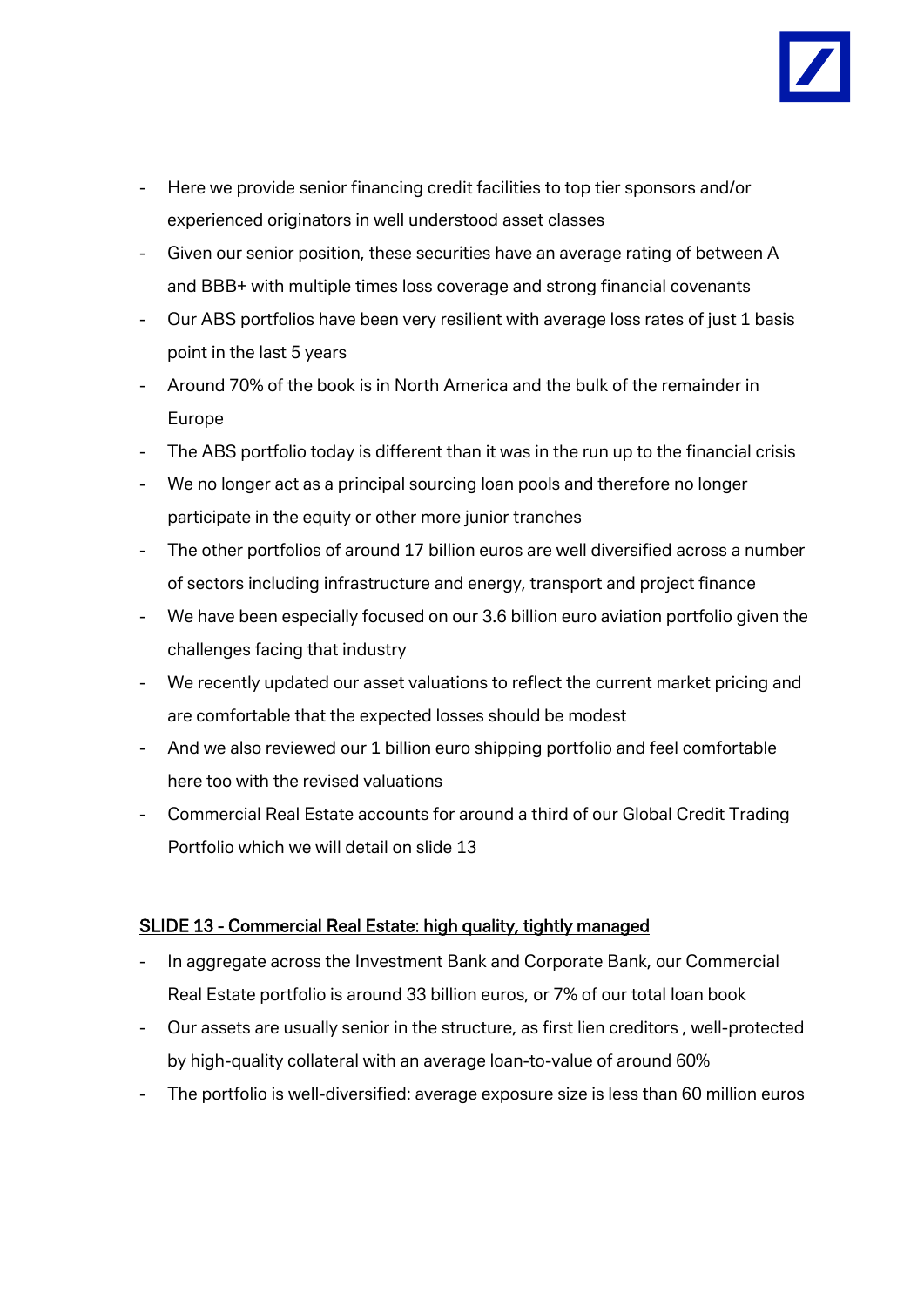

- We are also well diversified geographically with around two-thirds in the US, one quarter in Europe with the balance in Asia although with limited exposure in Hong Kong
- Our assets are focused on the top tier, most liquid gateway cities including New York, Los Angeles and San Francisco
- We are also well diversified by property type, with around 30% in office space 20% in residential housing and around 25% predominately in mixed-use and industrial
- Only a quarter of our exposure is to harder hit areas such as hotels and retail with limited exposure to new construction risk
- The 2 billion euro retail portfolio is predominately US based with a concentration in New York
- We have been very cautious on retail malls focusing our exposure on prominent locations with strong anchor tenants
- In hotels, our 5 billion euro book is predominately in higher quality assets
- Our exposure to higher risk Hotels and Retail is mitigated by low loan to values of between 50 to 60%
- And finally our tenants are also of a high quality
- To date, we have approved 75 loan modifications, with the sponsor typically contributing additional equity
- Let's now turn to another area we monitor closely, our Leveraged Debt Capital Market portfolio on slide 14

## SLIDE 14 - Leveraged Debt Capital Markets Loan Portfolio: low risk

- Our total LDCM portfolio is 11 billion euros, a little over 2% of our total loan book
- The majority, just under 9 billion euros, consists of cash-flow lending, mainly revolving credit facilities
- This is well-diversified with the top-10 names accounting for only around 15% of the portfolio
- Almost all exposures are senior secured 1st –lien facilities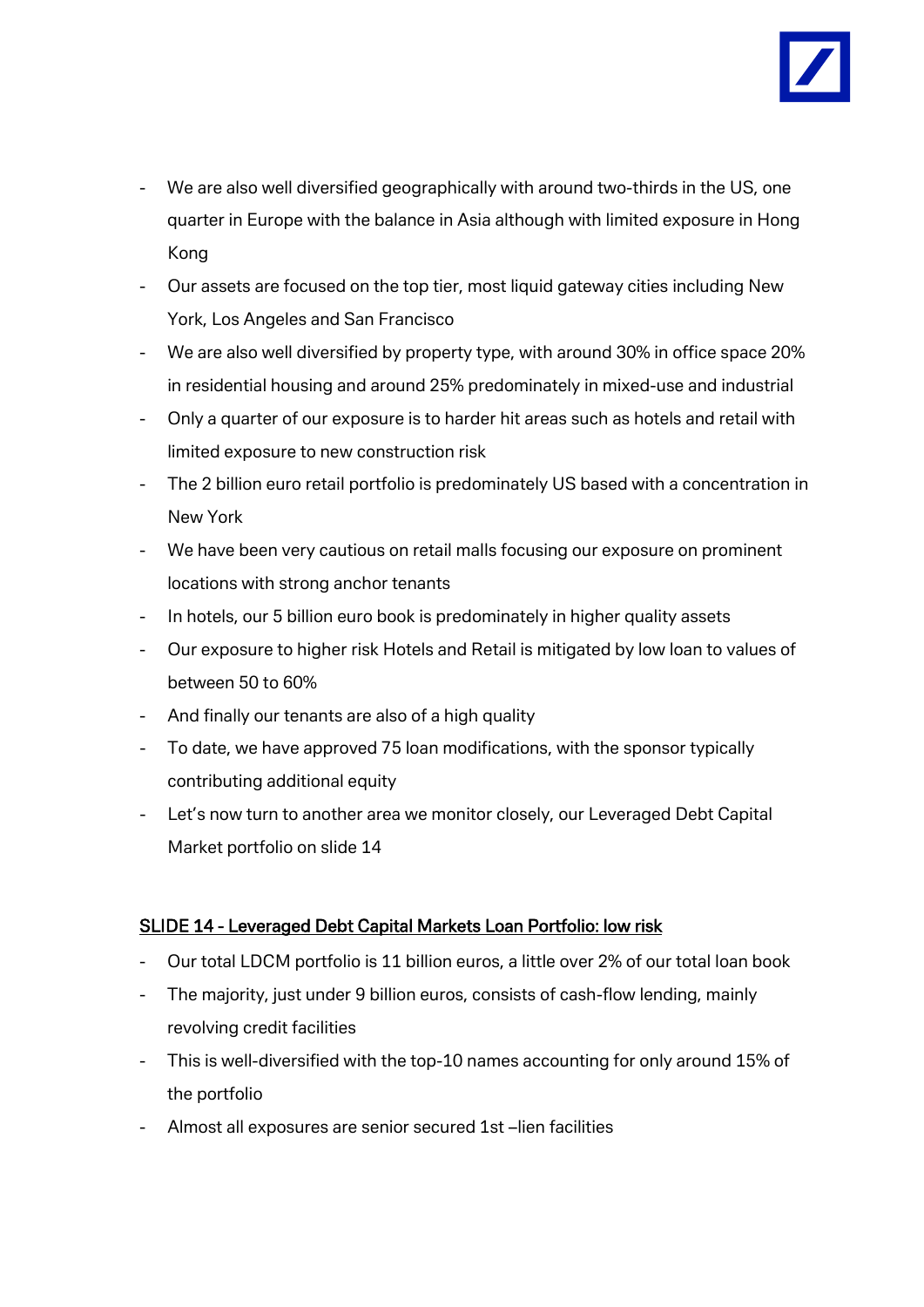

- This book is also well-diversified by industry with very low exposure to shale gas producers
- Exposure to the most 'COVID-sensitive' industries such as real estate, gaming, lodging and leisure, business services, automotive and transportation is about 20% of this portfolio and well-diversified with an average exposure size of 22 million euros
- The balance of our LDCM exposure, around 2 billion euros, is asset-based lending which is exclusively US-based and the loss history is negligible
- Before we leave the Investment Bank and turn to our consumer loan book, a few words on our Underwriting exposures on slide 15

## SLIDE 15 - Underwriting pipeline

- Underwriting exposures, which are not part of the loan book as commitments but are recorded at fair value, were around 19 billion euros at the end of the first quarter
- This exposure is very different from in the financial crisis in particular, we have put systematic measures in place to reduce concentration risk
- The largest component, 8.4 billion euros, is Corporate Investment Grade which consists mainly of bridge facilities for bond issuances by our core clients
- These markets have remained active and open over the past few months
- Another 4 billion euros is in Leveraged Debt Capital Markets
- As I mentioned earlier, we have completely transformed our approach to LDCM since the financial crisis
- Not only is our total pipeline commitment substantially lower than pre financial crisis but our average commitment size is also materially lower
- Today our underwriting portfolio is well-diversified, with an average commitment size of around 250 million euros
- Post the financial crisis, we have established protocols to automatically hedge pipeline market risk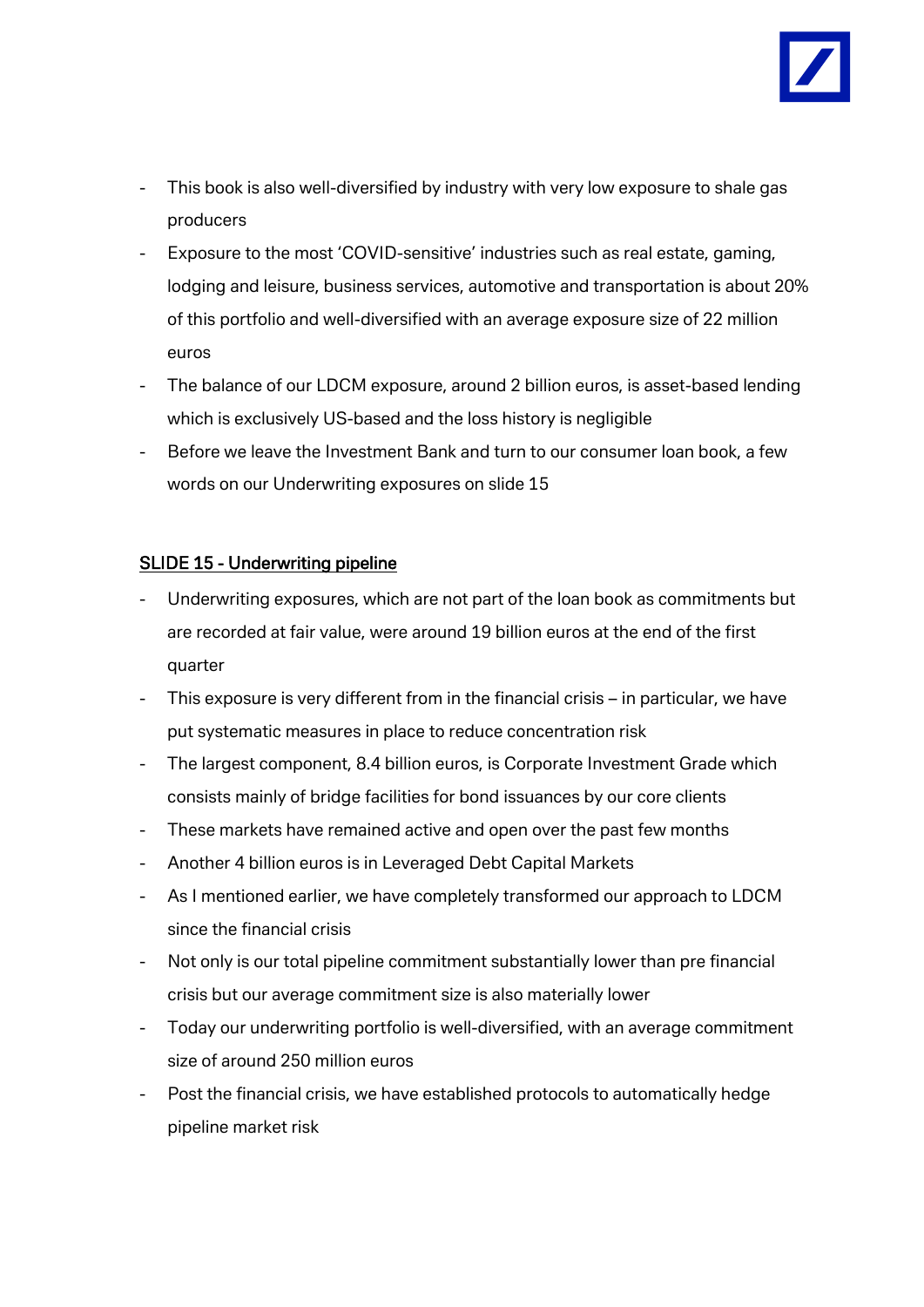

- This approach meant we saw very manageable net mark to market losses during the first quarter
- We have de-risked the remaining pipeline by 15% since the end of Q1, and we expect the vast majority of the pipeline to be de-risked prior to the summer as markets have reopened
- Exposures to the most COVID-impacted areas, which account for around 20% of the LDCM pipeline, should be de-risked over 3rd and 4th quarters
- In some of these areas, while we may sell below par this is typically covered by the flex built into the transactions and fees that we receive
- Of the rest, under 4 billion euros is in Commercial Real Estate which is split roughly 50:50 between CMBS and whole loans
- Here we are also protected by 1st-lien collateral and loan-to-value ratios of 63% on average
- In summary: our pipeline risk in this crisis is very different from what it was going in to the financial crisis in 2008
- We manage underwriting volumes to much tighter levels and further mitigate through single-name risk concentration limits and extensive pipeline hedging protocols
- Now let's turn to the consumer finance portfolios in the Private Bank on slide 16

#### SLIDE 16 - Consumer Finance – Low delinquency & high coverage ratios

- Our consumer finance portfolio is 24 billion euros
- At 5% of loans we have one of the lowest proportions among major international banks and we will discuss in a moment how this exposure influences provisioning in this environment
- Also in contrast to our American peers, our consumer finance portfolio is predominately current account credits linked to income as well as instalment loans
- Credit cards account for only around 5% of our consumer finance portfolio
- In other words around one quarter of 1% of our total loan book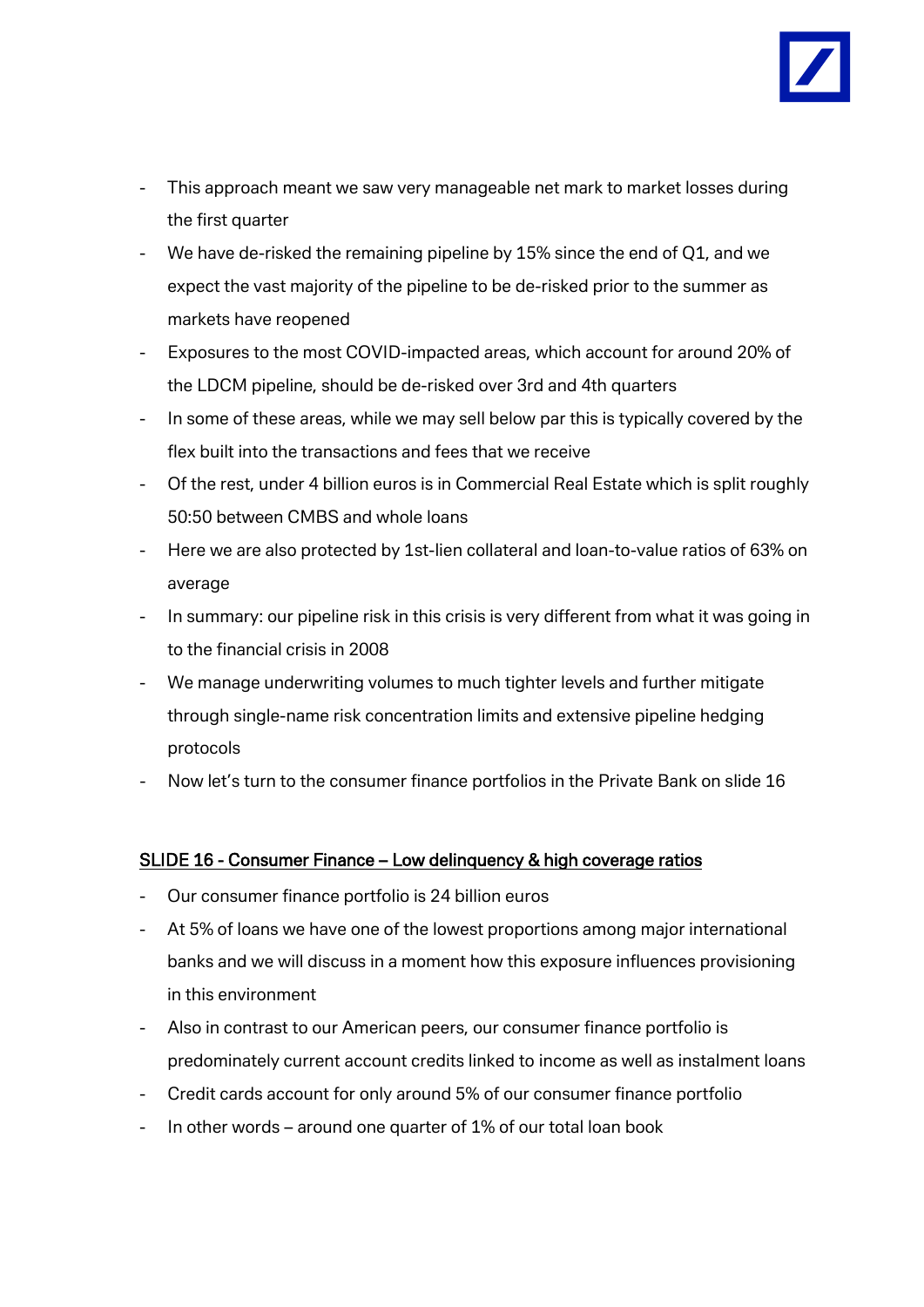

- Of the total consumer finance portfolio, 65% is in Germany, where delinquency rates are low at around 50 basis points of loans 90 plus days past due
- Again reflecting the strength of the German consumer and the strength of the government programs put in place we have seen limited changes in recent payment patterns
- The remaining 35% is in the Private Bank International, predominantly Italy and Spain
- Our Italian business is concentrated in the North of the country
- This is the most prosperous part in terms of per capita wealth, one of the most prosperous parts of Europe
- It was however also the first region of Italy to be impacted by the virus and lockdown measures
- Reflecting the quality of our borrowers and strong underwriting standards delinquency rates in our Italian consumer finance business are amongst the lowest in the industry at around 150 basis points
- Stage 3 coverage of our total consumer finance portfolio is good at around 60% of stage 3 exposures reflecting strong recovery rates
- In Germany and Italy our existing client relationships are supported by legislative moratoria
- Since February we have seen approximately 113,000 requests for payment moratoria, of which 90% approved
- Although we continue to have a good risk-return-relationship in our existing portfolio, we have taken several actions in response to the crisis, including more stringent client selection and setting tighter lending criteria for new business
- In summary, we believe that our loan books are high quality, well diversified and resilient with limited exposures to the most COVID-impacted sectors
- This is a key reason why we remain confident in the outlook for provision for credit losses which we will now discuss starting on slide 17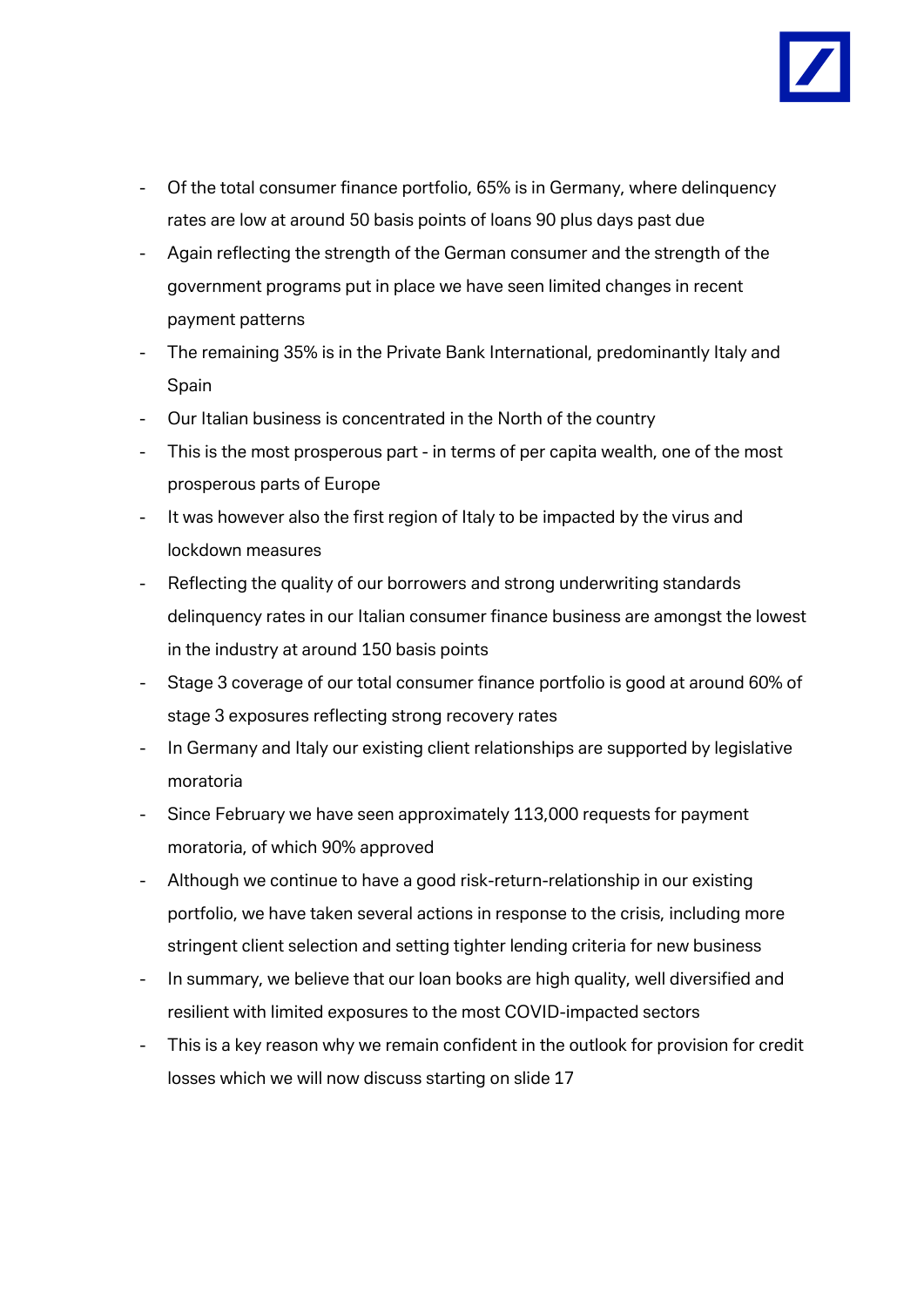

#### SLIDE 17 - Consistently low levels of net credit loss provisions

- Despite the growth in our loan book our provisions have been on a relatively steady downward trend since 2013 as you can see on the left hand chart
- This has in part been driven by de-risking of the former Non-Core Operations Unit which we closed at the end of 2016 having reduced RWA by 120 billion euros
- In the core bank we have also completed the targeted de-risking of certain portfolios, most notably in shipping and in US oil and gas
- On the right hand side you can see that, as a proportion of loan book, provision for credit losses has been consistently lower than peer average
- For 2020, first quarter provisions were 44 basis points of loans on an annualized basis or just over 500 million euros – with the increase principally driven by changes in macro-economic assumptions
- Provisions are expected to be around 800 million euros in the second quarter driven to a significant degree by higher stage 3 provisions
- We then expect provisions to be lower in the second half of the year
- To put this in context, we expect to see economies, notably Germany, benefit from the phased relaxation of lockdown measures with government stimulus measures gaining traction in the real economy
- As a result, we re-affirm our guidance of provisions for credit losses of between 35 and 45 basis points for the full year

#### SLIDE 18 - 2018 EBA stress test not comparable to current environment

- Some of you have asked how to compare the results of the last EBA stress test in 2018 to our guidance for credit loss provisions in 2020
- The short answer is that they are really not comparable, for three reasons as shown on slide 18
- First relates to differences in the EBA's macro-economic scenario and what we see today
- The EBA scenario assumed a continuous three-year downturn
- We are currently seeing a severe shock followed by relatively fast recovery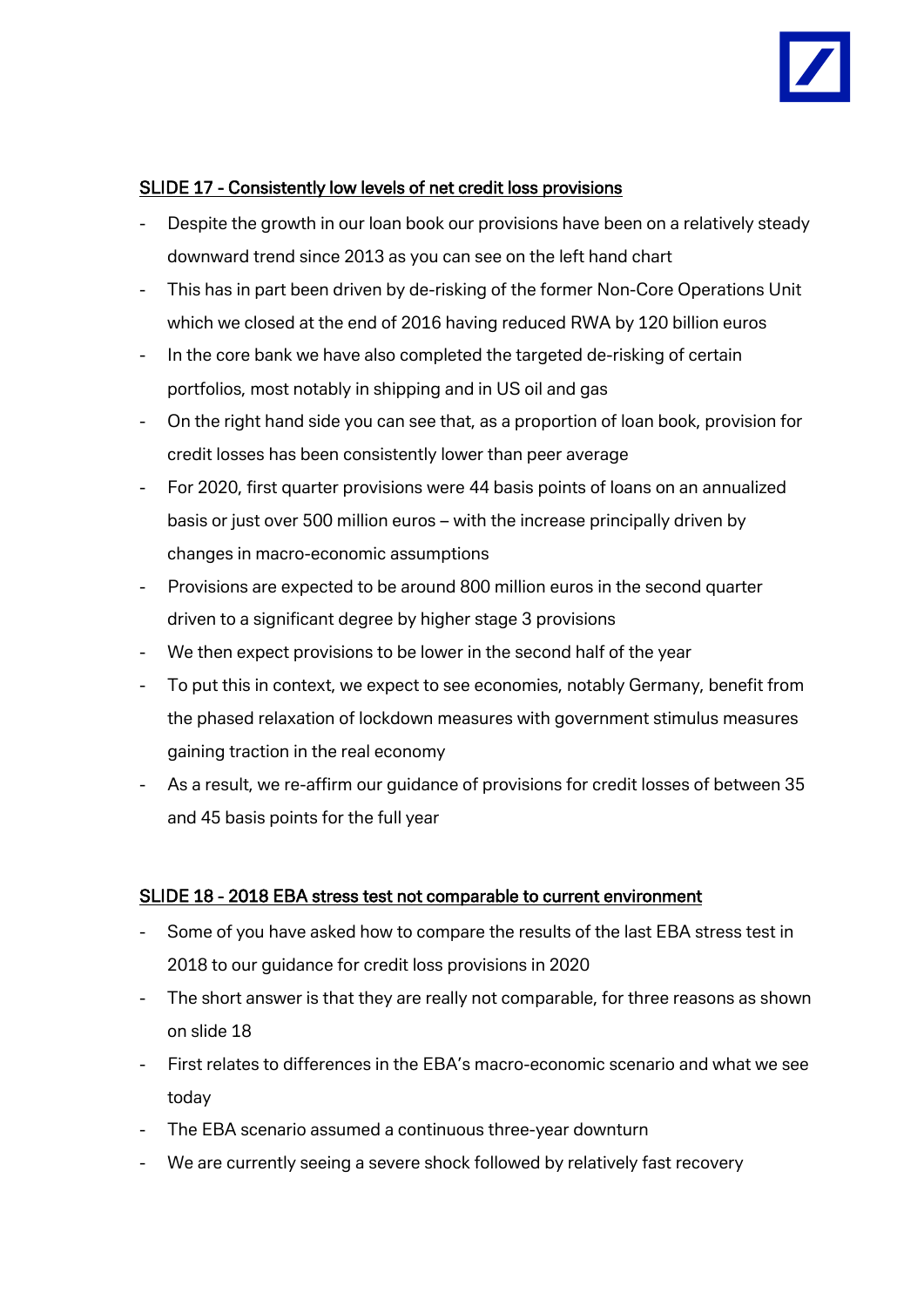

- The EBA also made no assumptions of government support
- As we discussed earlier, the current crisis has seen the greatest levels of government measures ever launched
- Second, on methodology
- The ECB imposed overlays in relation to credit losses, equivalent to approximately 20 basis points of loans as part of the stress test
- They also imposed constraints on our internal methodology and models which increased the pace of default migration and the assumed losses
- Additionally, the EBA stress test takes a static balance sheet approach, which as we have explained today is very different to the active hedging and mitigation that we employ to manage our portfolio
- The third relates to results:
- The hypothetical credit losses in the EBA exercise were driven by retail, accounting for 40% of the total
- As we have seen, this does not align with the swift and decisive response to the crisis in Germany, and low levels of consumer leverage
- However, there's one important point of alignment: the EBA results demonstrated that Deutsche Bank was well below peers on credit impairment and as we've discussed, we believe there are sound reasons for that to be maintained going forward

#### SLIDE 19 - Loan loss reserves in-line with peers on a risk-adjusted basis

- We are also aware of the challenges that you face in your analysis given the significant differences in provision for credit losses between different banks in the first quarter
- There was some discussion as to the reasons for very different levels of provisioning amongst leading European and US banks.
- Slide 19 shows a very strong correlation between the proportion of unsecured consumer finance in the loan books of leading banks and provision for credit losses as a proportion of loan loss allowances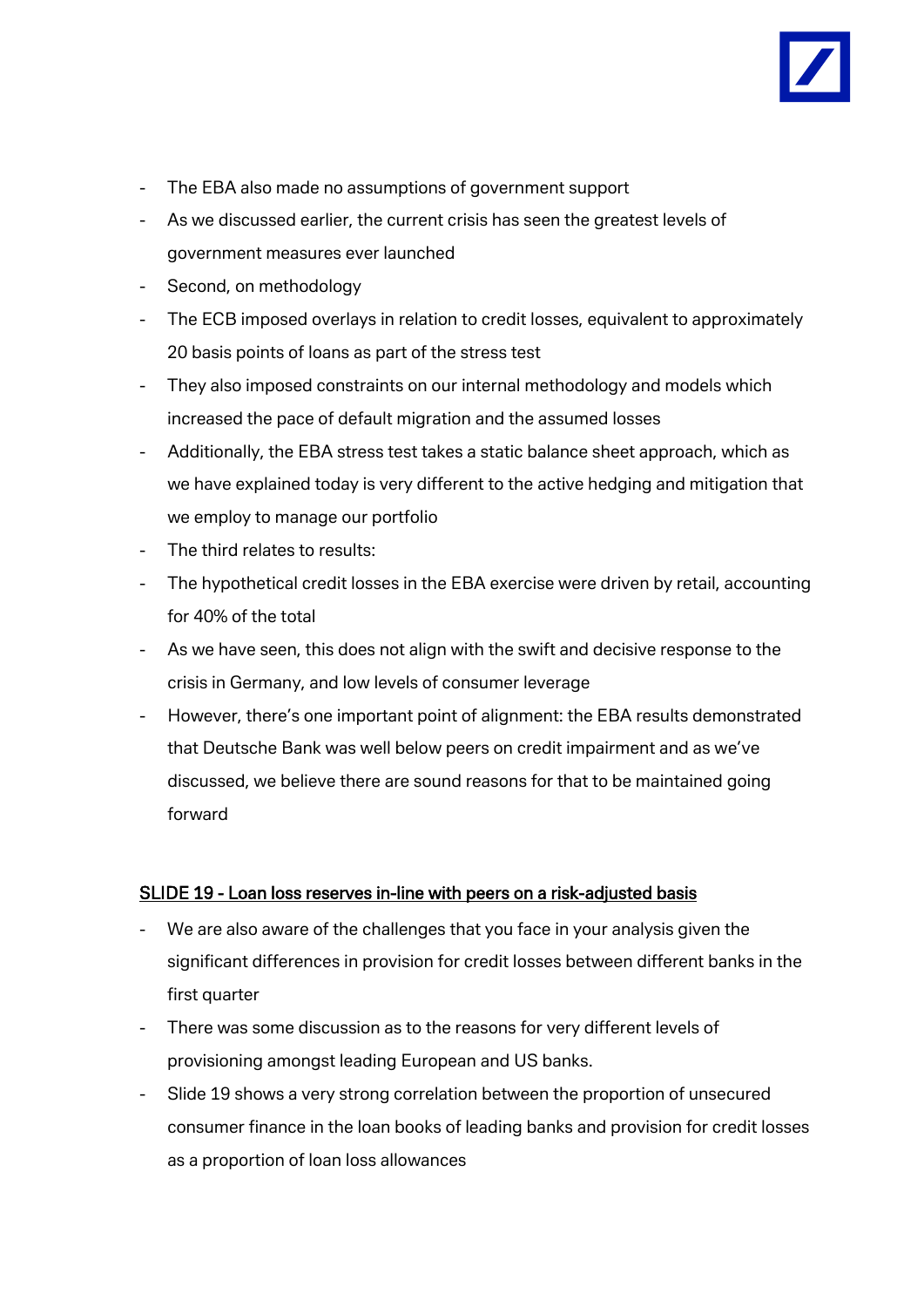

- For some of our peers, consumer finance accounts for between 15 and 25% of their loan books
- For US banks their largest exposures are typically in credit cards where stress loss rates can reach 10% of loans
- However even versus other European peers, our exposure to consumer finance is low
- As we already observed, Germany went into this crisis with household debt levels among the lowest of any western economy
- This macro backdrop combined with our conservative lending standards, plays to our advantage
- There has been a lot of discussion, and speculation, about the reasons for the differences in credit costs among leading banks in the first quarter
- And we believe that unsecured consumer finance, at a time of rapidly rising unemployment, is a key differentiator
- With that, let's turn to the IFRS 9 accounting framework, on slide 20

## SLIDE 20 – Accounting for Credit Loss Provisions (IFRS 9) Summary

- IFRS 9 was introduced in 2018 and we went for full adoption from day one whereas other banks decided to use a transitional approach
- IFRS 9 divides credits into three stages:
- Stage 1 refers to performing loans and looks at expected credit losses over a oneyear time horizon
- Stage 2 is for credits which are performing but where there is significant deterioration – when looking at the expected credit loss or 'ECL' over the lifetime of the loan
- Stage 3 refers to credits that are non- performing or are in default
- Stage 3 loans will either be subject to individual assessments for non-homogenous exposures while homogenous portfolios in the Private Bank will be subject to an expected lifetime loss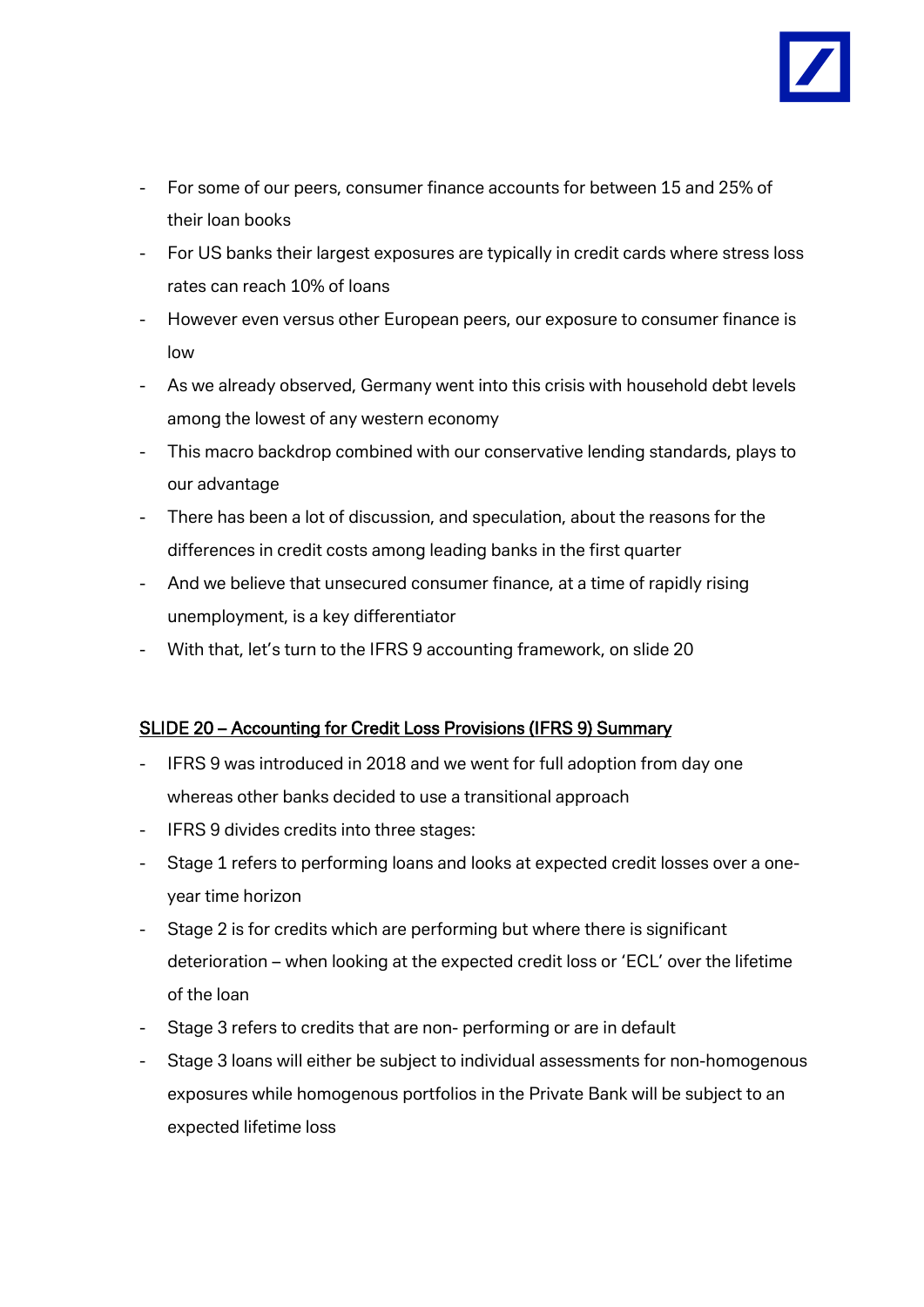

- Importantly, in this forward-looking approach, a rise in provision for credit losses does not need to be the result of a deterioration of the portfolio, but can also be the result of a deterioration of the macro-economic outlook
- In a fast-changing economic environment, the 'triggers' which require a credit to move from one stage to the next are important;
- These are:
- From stage 1 to stage 2 a significant increase in lifetime probability of default, rating downgrade, transfer to work-out or a forbearance flag
- Migrations from stage 2 to stage 3 are driven by unlikeliness to pay and going 90 days past due
- Let's now turn to our loan book by rating, before and after migration between stages

#### SLIDE 21 - Stage 2 asset increase driven by low-risk clients

- On slide 21, you see the impact of these triggers on our stage 2 assets according to internal ratings
- Stage 2 assets of 44 billion euros include 31 billion of loans and 13 billion of other financial assets at amortized cost
- In the first quarter 2020 we saw 19 billion euros of asset migrations into Stage 2
- It's noticeable that of the 19 billion euros, these are most pronounced among the highest-rated credits, on the left of the chart
- Here, probabilities of default remain low and as a result, the increase in overall stage 2 credit loss allowances for these counterparties was minimal
- The Stage 2 transfer for these Investment Grade Counterparties seen in the first quarter was almost entirely driven by the deterioration of the macro economic outlook at the end of March, giving rise to a significant increase in the lifetime probability of default.
- This is equivalent to a hypothetical downgrade of these Investment Grade Counterparties, which mostly consisted of Financial Institutions, by 1 or 2 notches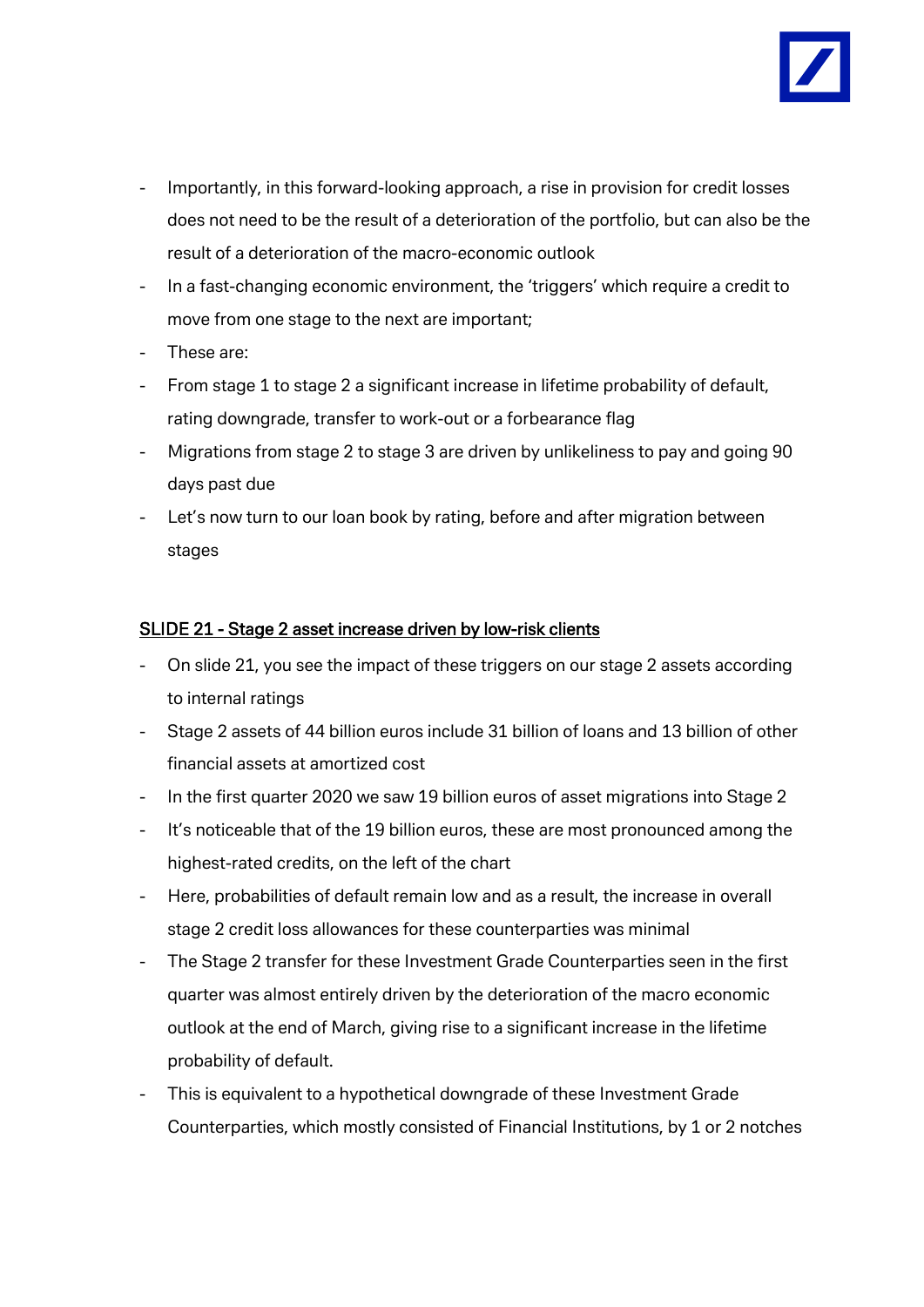

- It is important to note however, that the individual Counterparty Ratings for these Investment Grade credits were mostly unchanged compared to Q4 2019
- We did see some increase in stage 2 driven by Sub-Investment Grade Counterparties which contributed almost all of the increase in stage 2 allowances for credit losses
- These changes were driven by a combination of forward looking indicators, ratings changes and watch list inclusions
- Other financial assets include interest earning deposits and brokerage and cash margin received
- With that, let me hand over to James

## SLIDE 22 - Limited impact on RWA from rating downgrades in Q1 2020

- Thank you Stuart
- Let me take you through a few slides on our capital outlook for the remainder of the year
- The capital planning process sits in the Treasury function within Finance, although the governance and steering of our capital management is conducted through our Group ALCO
- This brings together colleagues from Treasury, Risk as well as the businesses to get an all-round picture of our capital position
- Let's start by looking at the impact of COVID-19 on risk weighted assets starting with credit risk RWAs
- As you can see on slide 22 the impact of ratings downgrades in the first quarter was relatively muted, adding a net 1 billion euros to group risk weighted assets
- That said, downgrades did increase in March and our capital outlook assumes that the pace of downgrades accelerates in the second quarter, increasing our Credit Risk RWA
- The impact of the ratings migration is expected to increase credit risk RWA by between 5 and 10 billion euros during the year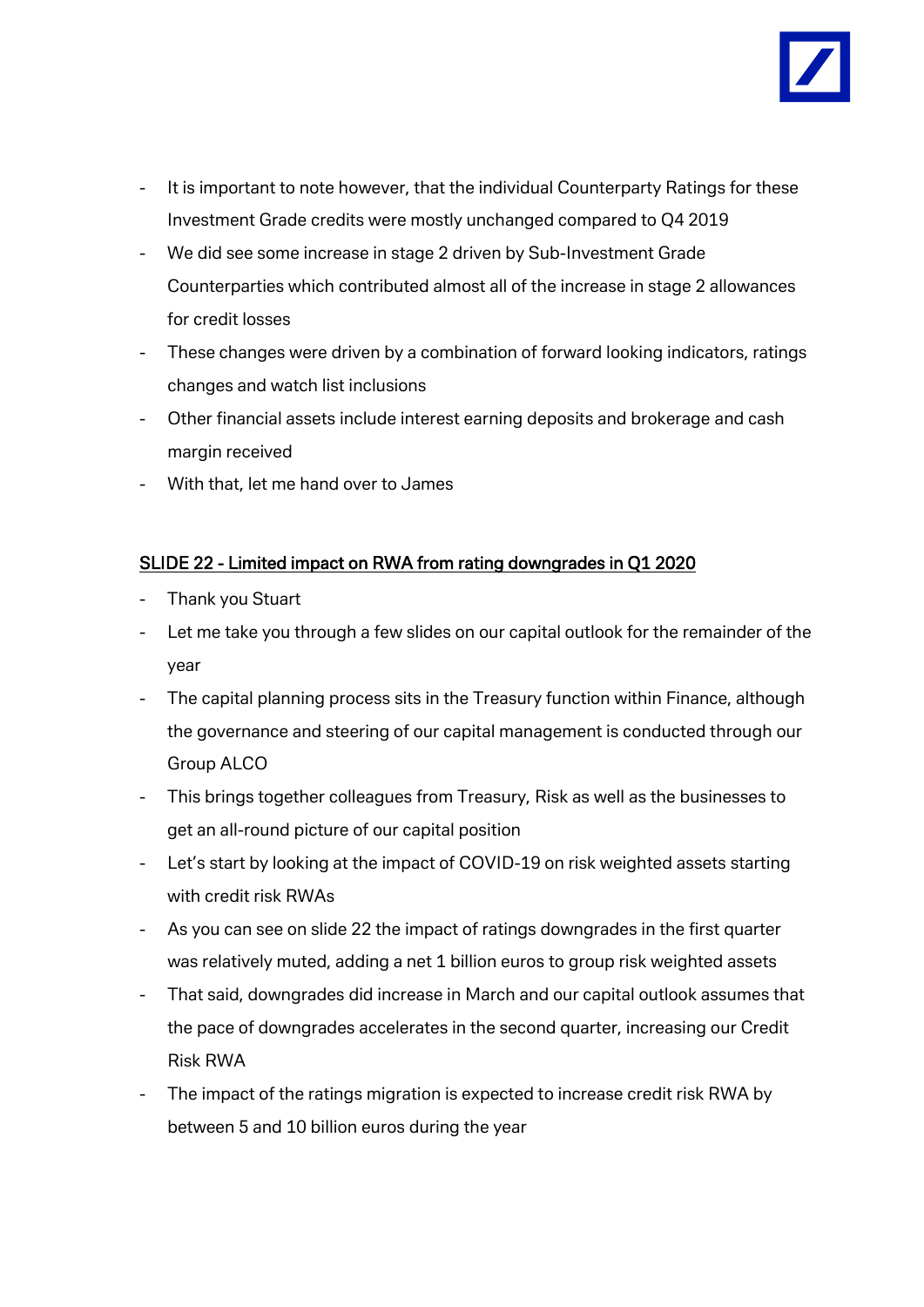

- The RWA inflation driven by ratings migrations is likely to be partly offset by a reversal of the drawdown related increases seen in the first quarter
- Some corporate clients have taken advantage of improved market conditions to repay facilities drawn on during March and April

## SLIDE 23 - Volatility to drive higher Market Risk Weighted Assets

- Turning to market risk on slide 23
- Market Risk RWA of 25 billion euros accounted for 7% of group RWA at the end of the first quarter
- Market risk RWAs are calculated in part based on 60 day average value-at-risk, or VaR
- VaR and Stressed VaR declined in January and February as we continued our derisking activities
- These reductions were offset by an uptick in March given the significantly higher market volatility
- Average VaR was 24 million in the quarter, but increased to around 40 million on a daily basis by quarter end and remained elevated through April and May
- As a result, Market Risk RWA will increase in the second quarter as the averaging feeds into the calculation

## SLIDE 24 - Strong CET1 capital position to weather the crisis

- Slide 24 shows the key drivers of our capital ratio for the rest of the year
- There is even more uncertainty than usual in the timing and the impact of several items
- But, fundamentally, there are three factors at work
- First, COVID-19 impacts are expected to be a headwind of around 40 basis points in the balance of the year
- These headwinds include the additional credit loss provisions consistent with our guidance as well as higher credit and market risk RWA from the factors that I have just described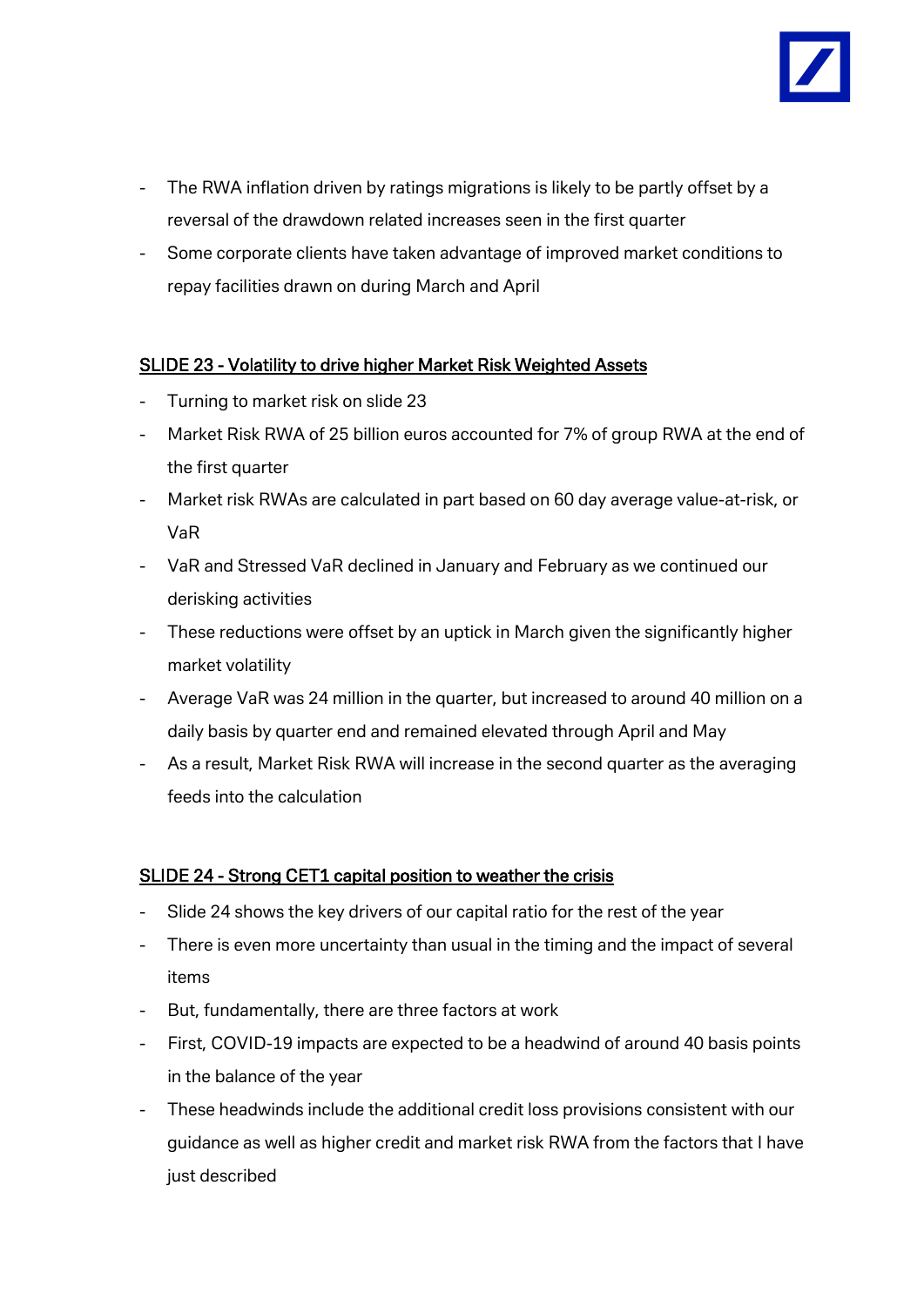

- The headwinds will be partly offset by the expected release of prudent valuation reserves taken in the first quarter
- Second, our results will continue to be burdened by restructuring and severance and the ongoing wind-down of the Capital Release Unit as we work to substantially complete our transformation in the coming 3 quarters
- Our planning also includes movements in deferred tax asset balances as well as negative movements in OCI principally related to pension assets
- The burden of transformation and other movements are expected to be mostly offset by Core bank earnings and capital generation
- Finally, the impact of these two buckets are likely to be partly offset by the benefits of the regulatory adjustments that have been announced
- These adjustments include the inclusion of a portion of software intangibles in CET1 capital, which should give us an approximately 20 basis point ratio benefit towards the end of the year based on the most recently published draft regulatory technical standards
- Overall, our CET1 ratio outlook is consistent with the guidance we gave around the first quarter results
- At that time we said we would allow our CET1 ratio to dip modestly and temporarily below our 12.5% target as we support clients and the wider economy – we stand by that commitment
- In aggregate we expect the negative impact of COVID-19 to be around 80 basis points from our CET1 ratio in the full year
- Over time these mostly temporary COVID-19 factors should normalize supporting our longer-term target of keeping the CET1 ratio at or above the 12.5% level

## SLIDE 25 - Improved distance to regulatory capital requirements

- In this range, our CET1 ratio is at the higher end of our peers
- It is also around 240 basis points or the equivalent of 8.1 billion euros above our regulatory requirement of 10.44% as you can see on slide 25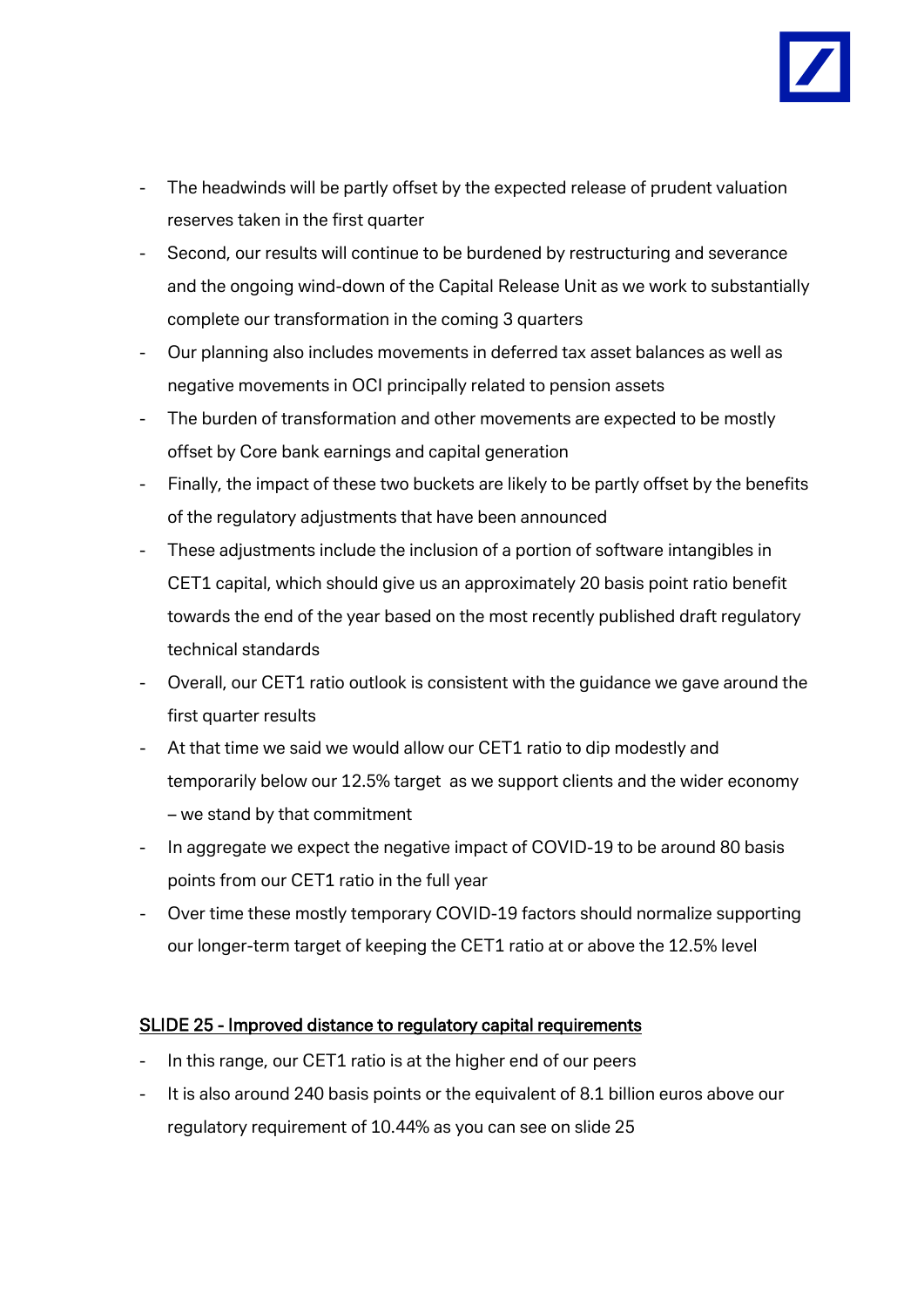

- And following our Tier 2 issuance earlier this quarter, our buffer to the total capital requirement increased by approximately 37 basis points during the second quarter to 192 basis points

## SLIDE 26 - Key conclusions

- Let me summarize briefly on slide 26
- Stuart has outlined why we believe that from a risk perspective we are relatively well positioned to manage through the current stress period
- This confidence is in part driven by the relative strength of Germany as our home market
- Our robust and enhanced control framework has proven to be effective
- We continue to manage our credit risk tightly and the internal stress tests that we have run validate our approach
- Stressing our portfolios most exposed to the impacts of COVID-19 gives us confidence that the downside risks are manageable
- And our capital buffers are well above our regulatory requirements and provide further protection against any unexpected losses
- And, finally, this management team continues to set targets and deliver against them
- Our guidance of credit loss provisions of between 35 to 45 basis points this year remains valid
- And while there are still many moving parts we believe that we will operate with a CET1 ratio in a range around 12.5% throughout the year
- With that we would be happy to take your questions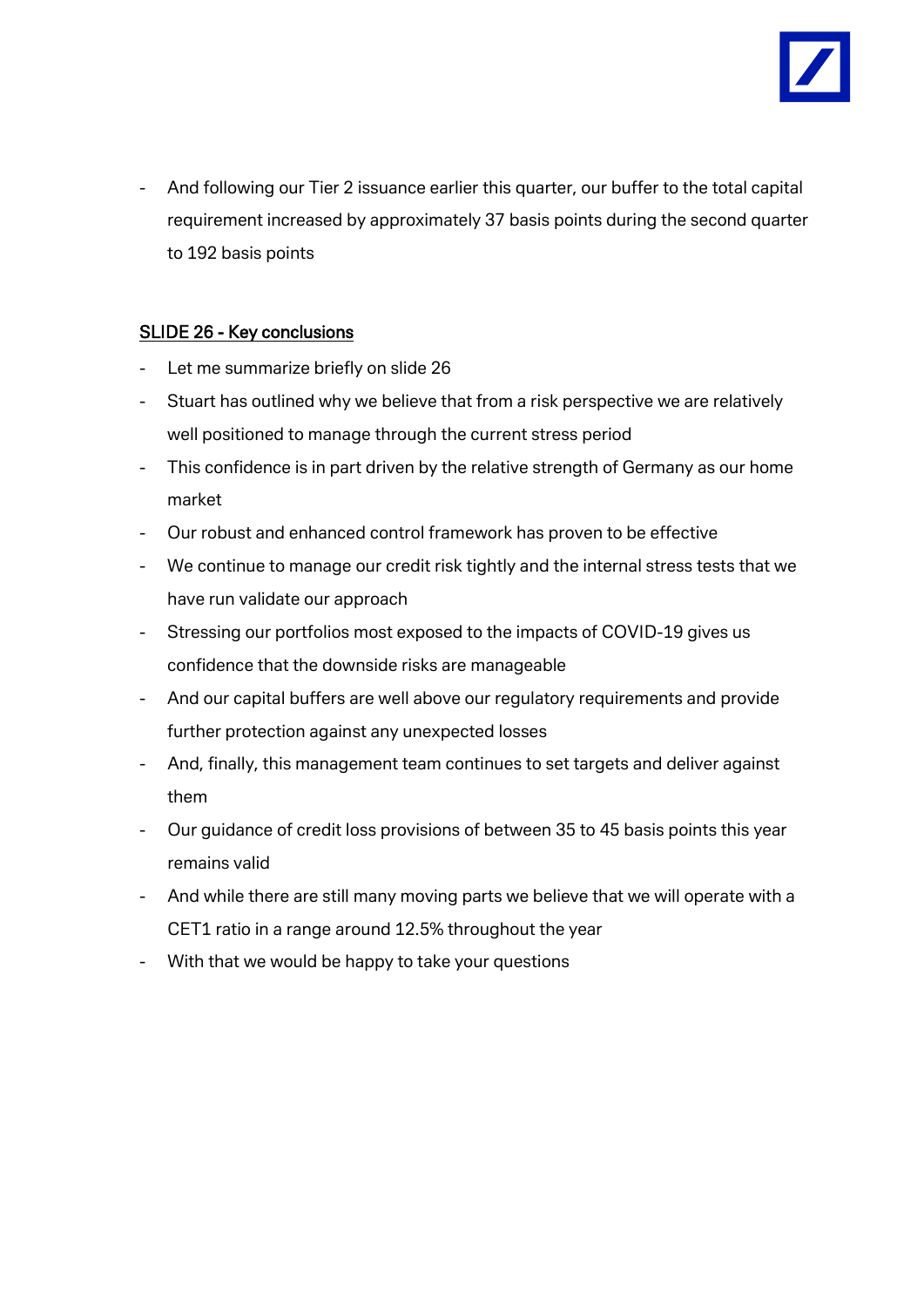#### Question & Answer Session

Adam Terelak Good afternoon. I just wanted to follow up on your (Mediobanca) comment on second-quarter provisioning. You said it would be driven by stage 3. That suggests some souring in the book already through this crisis and I'm wondering how that squares with the implied guidance for the second half of the year which implies the credit risk charges coming off from the Q2 level and what confidence you have given what clearly is already developing in the book.

> Then secondly I wanted some clarification on the regulatory impact. In your capital walk at the investor update last year we had 15 billion for 2020, 15 billion more in 2021. How much is in that ten basis points and what is the picture for the 15 billion you're expecting for 2021, is that being pushed out, delayed? Or where we are on that side of things. Thank you.

Stuart Lewis Thank you for the question. Let me take the first one. Our stage 3 provision assessment is really done bottom-up I guess like all risk organisations within banks we're looking at the whole watchlist of credits and trying to determine given the factors that we see and foresee what the potential for impairment might be on our list of watchlist names and therefore it's very much a bottoms-up, single name-by-name review of credits which is driving that commentary on going forward.

> I'd expect in the macroeconomic model FLI impacts starting to reduce but the stage 3 names continuing to record CLPs in three and four. Overall though the trend will be peak for total CLPs in Q2, downward into Q3 and 4.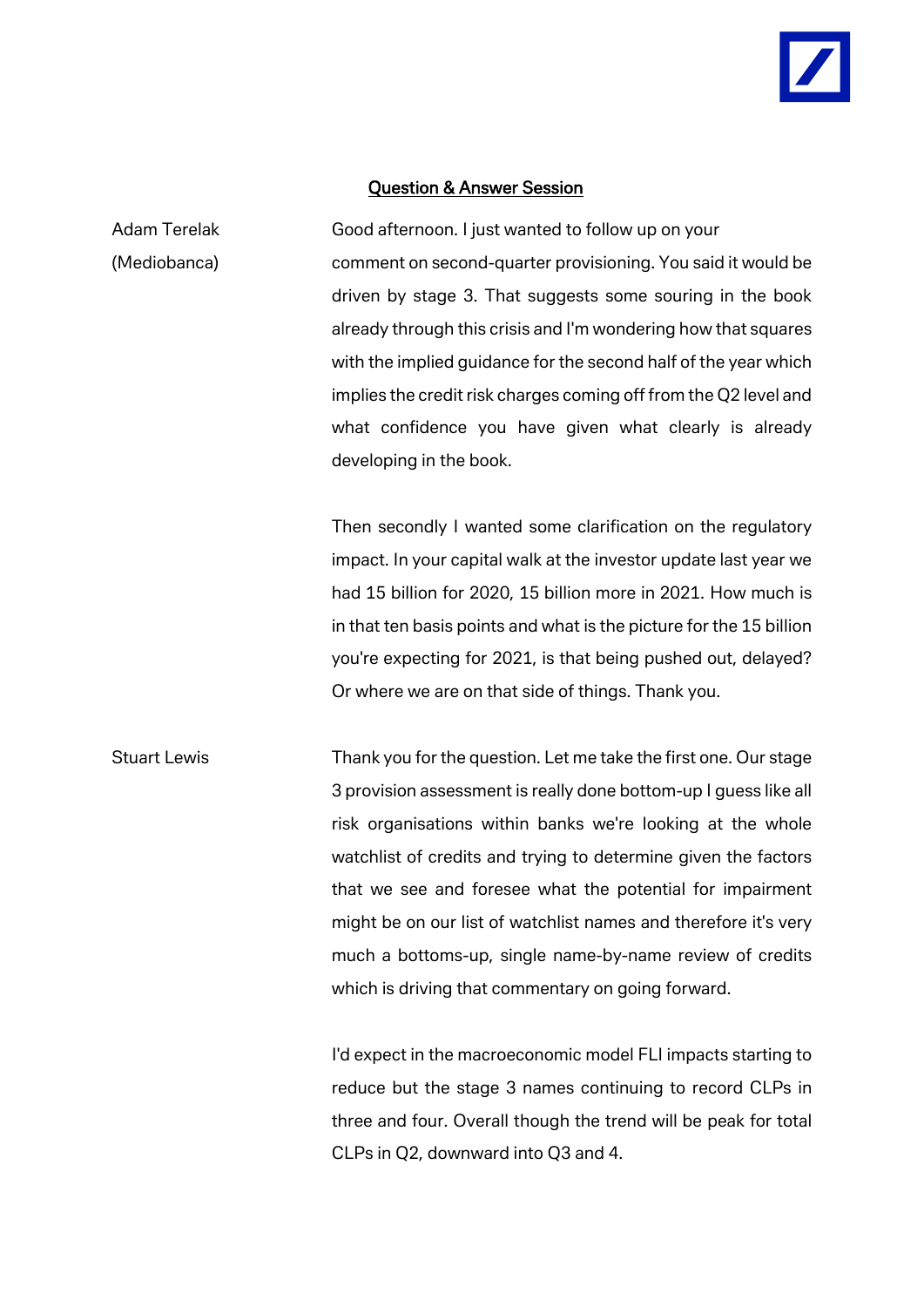James von Moltke On the second question, as I mentioned, the visibility is tough at the moment given the number of changes that are going on in timelines and frankly still some uncertainty around which elements of the regulatory actions, exams, reviews and whathave-you; how far they'll be moved out and whether some of the release is temporary or permanent.

> I'd say if I were to zero in on just a number in terms of how our glide path has shifted out of 20 into 21 I'd give you a range from five to seven billion of RWA inflation that we think at this point is pushed out but, as I say, it's early days and we'll provide more in the way of guidance for 21 and beyond when we have some more visibility.

> In general I'd say that the glide path is similar, in some cases improved, as you know, but similar to what we've been working on since our restructuring announcement in the middle of last year.

Adam Terelak But the 30 billion total is still applicable.

James von Moltke We think so. Again it remains to be seen whether some of the actions will be permanent but, yes, we think that's still applicable and of course some of the Basel III final impacts, we think, are moved out by at least a year now.

Magdalena Stoklosa Thank you very much and I have to say, Stuart, James, I think (Morgan Stanley) the level of detail in this presentation is quite impressive so thank you very much for that. That will keep us going for a few days - or a few more, exactly. I've got two questions. Both are more top-down. My first one is about the change in ECB's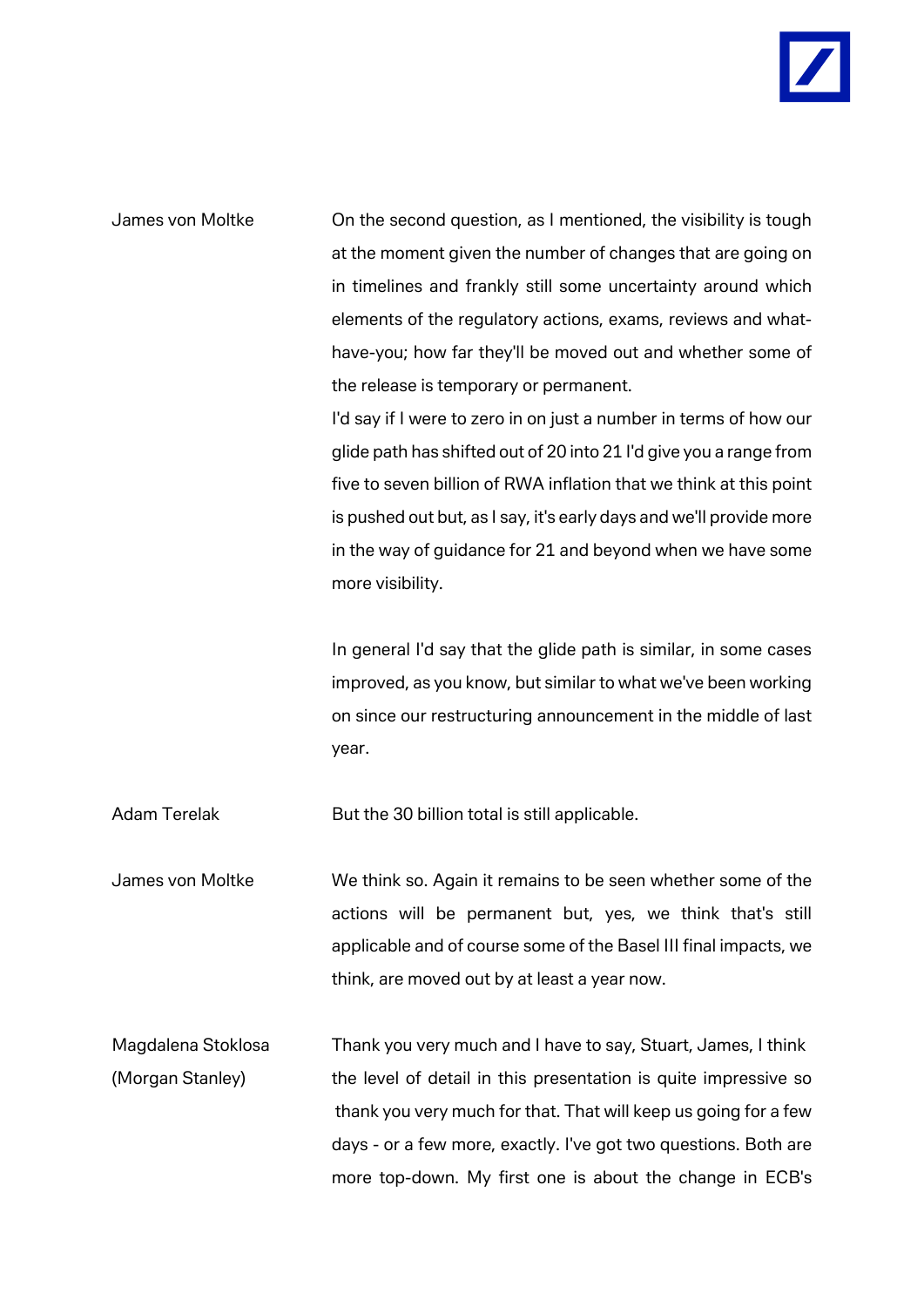

macro scenarios. Over the last couple of weeks we had Andrea Enria commenting about how different the macro scenarios were across various banks of determining provisions in the first quarter and how he urged the banks to use the current ECB projections, both the base and the adverse-case from here. Of course the SSM will be running their own simulation, the vulnerability test in July.

How do we translate those new scenarios or how have they translated into your 2Q forecast and potential thinking going forward? That's my first question.

My second question; we all struggle with how to price in the positive cumulative impact of the fiscal mitigation we're seeing in various countries in Europe, particularly when we look at the short labour programmes or the guarantee loans. When you actually look at those programmes country-by-country where do you see the most positive impact on the development of your provisions in the corporate portfolio across Europe based on your assessment of the positive effects of the fiscal and guarantee schemes? Thank you.

Stuart Lewis **Thank you very much for your questions**, Magdalena. To answer question number one, we ran the latest EBA/ECB stress-test through our FLI model. That doesn't have a particularly meaningful impact on our model from the consensus macroeconomic inputs that we used in our model so I think we were doing the sensible thing anyway on using most updated macroeconomic projections.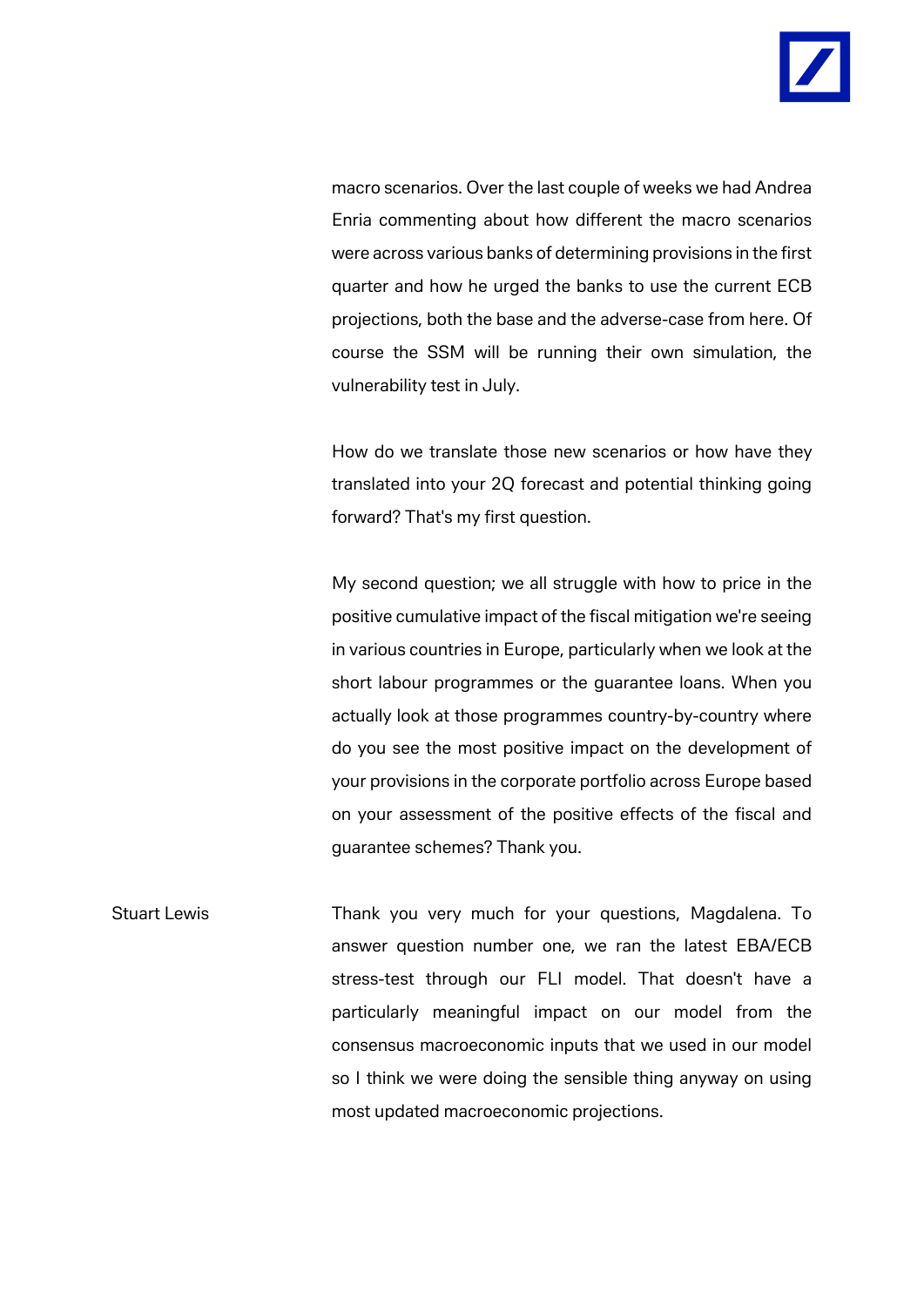

To your second question, I think we tried to say in the presentation that we view households and corporates in Germany particularly well-supported. I would say that households in Italy are pretty well-supported as well so those would be the areas where we again - as we outlined - have got some pretty big exposures and therefore we would take a view that our clients in those particular areas will perform reasonably well through the remainder of this crisis.

- Magdalena Stoklosa Can I just very quickly follow up? Are you worried about any cliff-edge effect as those programmes roll off into 2021?
- Stuart Lewis I think it would be wrong to say we're not worried about it. We're watching it carefully but again a little bit premature to say what the impacts would be as of today.
- Kian Abouhossein Yes, thanks for taking my questions. The first question (JP Morgan) is on page 24 on your capital movements. I'm just wondering if the 12.3%; do you see that as a low point of the capital ratio this year? And on the ten basis points mitigation improvement, it looks like a very small number, especially when we compare that to some of the peers'. I'm just wondering if you can comment, what assumptions you make around the ten basis... It sounds like a very, very small improving figure, clearly difficult for us to question but if you could maybe put some caveats around what the issue is, why it's not comparable to peers'.

Then on page 11 I'm just interested generally in the 460 billion book, how we should think about duration of the book posthedge. It's clearly very difficult for us to see except the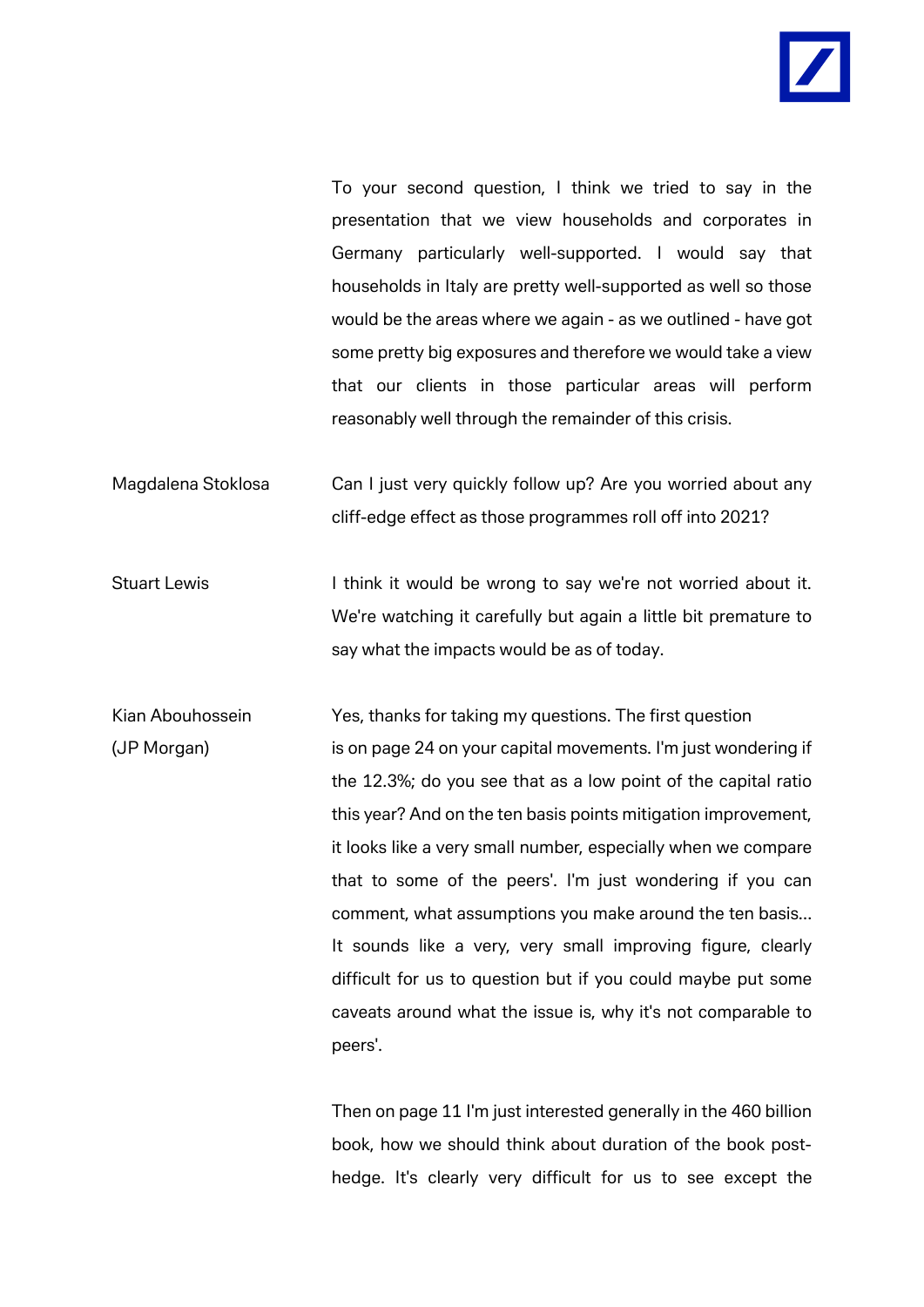

mortgage book. If you could maybe talk a little bit, where's the long-duration book sitting within that 460 ex-mortgages?

James von Moltke Thanks, Kian, I'll take the questions in your order. As I mentioned, lots of uncertainties and moving parts in the capital forecast at the moment. We'd certainly like to see that as being a low point but there's obviously - and there's a least a possibility that we'll go beyond that - but I also, as you've heard me say before

> We tend to forecast hopefully with some conservatism built into our capital planning so I'd like to think the bias is better and of course as you go then further out in time the question that we're looking at is what is the timeline over which that element of the COVID drawdown that we've called out that is temporary - the time period over which it comes back.

> Frankly, in this forecast not that much comes back this year so it's pushed into 21. Short answer; the hope is that that's a low point and we'd like to see some upside potentially but we can't put a floor right now.

> On the ten basis points, we've bucketed it together with some of the regulatory pressure that we still see in the balance of the year so we mentioned that there are 20 basis points coming from the software intangibles assuming that we get through that rule-making process and that's effective before the year end.

> But there's also the definition of default rules and the NPE backstop, which are negative for our ratio, was part of the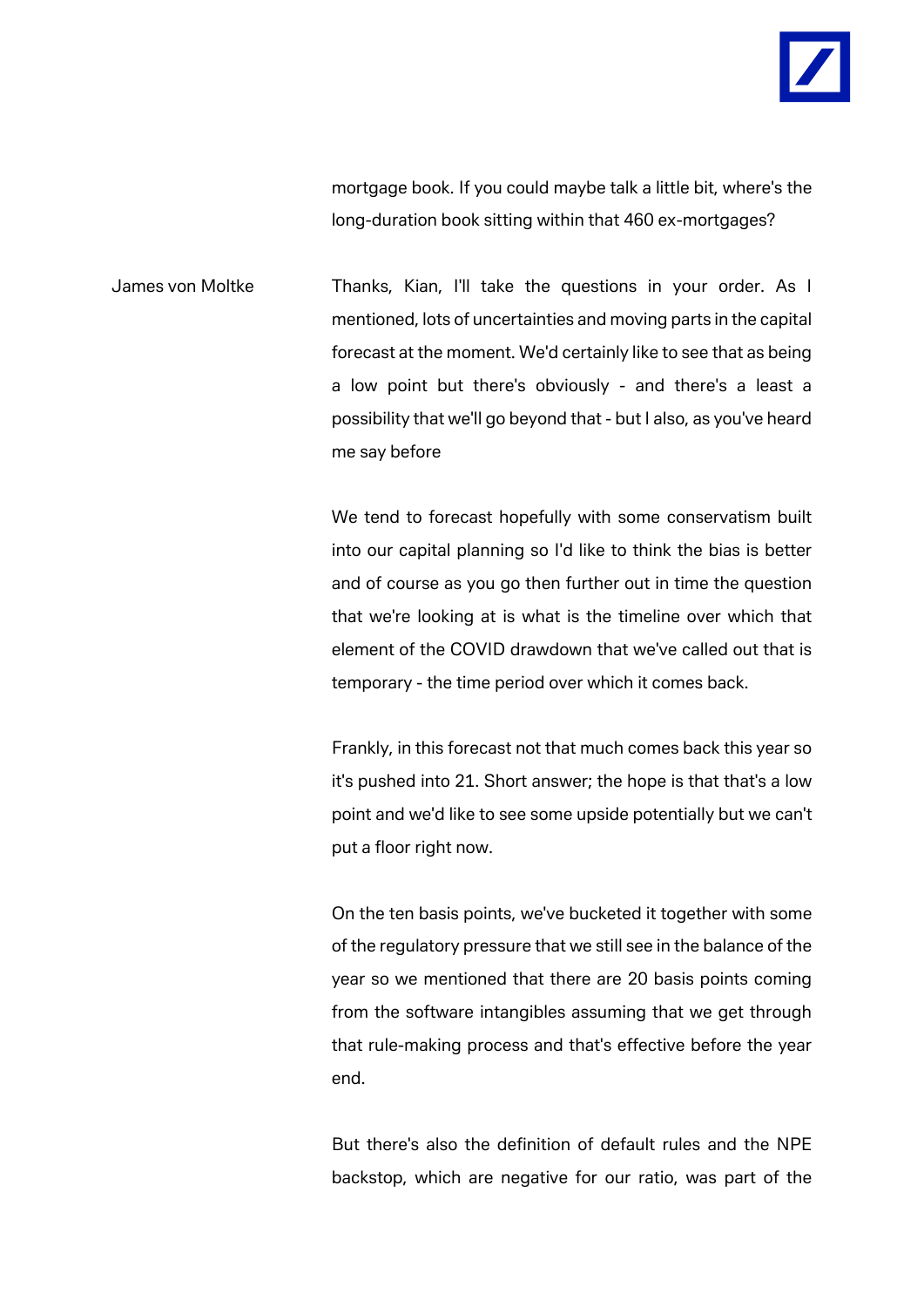

original planning and that we have built into that bucket. That's why you see the relatively modest effect here and it also explains why when we gave the original guidance around temporary modestly below; we weren't really leaning on regulatory changes so much as we saw some of them to be temporary and some of the offsets or some of benefits to be offset by the remaining in the forecast. Hope that's helpful.

Stuart Lewis Then on the average duration of the book, if you exclude the mortgages it's three, three-and-a-half years.

Kian Three-and-a-half. Anything you would highlight in terms of significantly long and significantly short duration? Anything that you would stress besides the mortgage book?

Stuart Lewis The shorter stuff clearly in the trade world where trade finance and some of the working capital is short but there's nothing else I would highlight as being a longer duration.

Stuart Graham **Hello.** Thanks for taking my questions. I have (Autonomous Research) three, please. The first one is on slide 12; the 31 billion of ABS. Can you just give us more detail what that is by asset class? Is it CLOs; what is that?

> Then the second question is, you've guided for 35 to 45 basis points on a whole-book for 2020 but I wonder if you could give us equivalent figures for those key buckets, the ABS, the CRE and the LDCM. What would be the equivalent basis-point figures feeding up into that 35 to 45 for those books, please? Then the third question is, thanks for the extra granularity on your stage 2 movements. I think you've got 31 billion of loans, amortised costs for which you've got just under 2% coverage,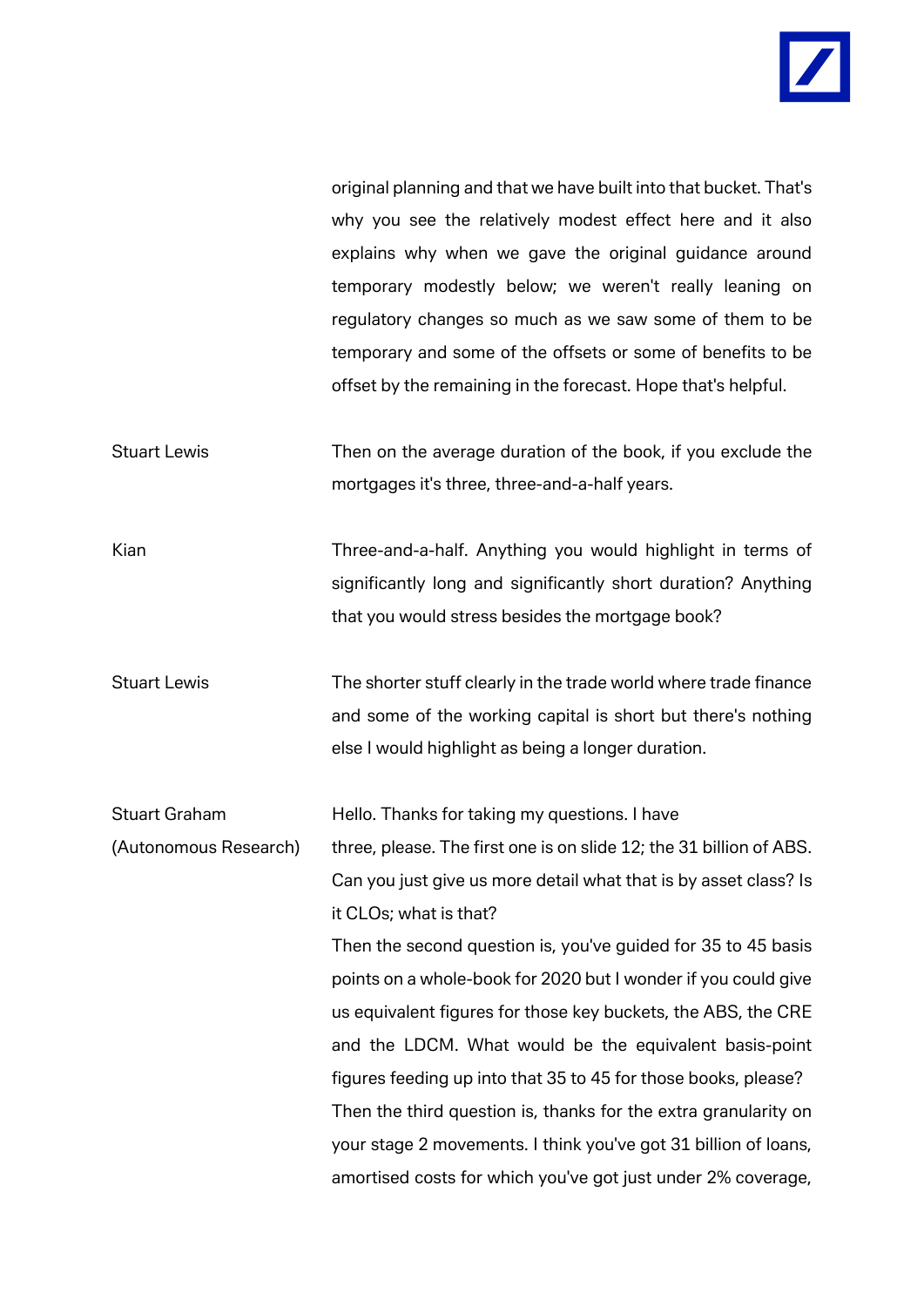

which is a low number versus peers'. How do you arrive at that 2% coverage for stage 2 loans, please? Thank you.

Stuart Lewis On your first question, the ABS is a combination of CLOs, autos and credit cards. Then your second question was on the 35 to 45 basis points. I think we're not going to give more detail on that. On stage 2 coverage, we think about that on an asset-byasset basis so for example CLA coverage and LDCM's about 2.7% and we'd need to go through all the different assets to give a break-down, which I frankly don't have in front of me at the moment.

Stuart Graham The rest of my question is, why would you be so much lower than your peers in that bucket?

Stuart Lewis I think we've tried to outline that; because we think the quality of the underwriting and the risk mitigants that we have, whether that would be collateral and the mitigation that is built in our structures, the loan to values and all the hedging, CLO activity that we do and are experienced on have been recently strong recovery rates. That would give us comfort that where we currently are is appropriately provided.

> I think again if you look at slide 10 that shows that we have provisioned and when we have provisioned our actual writedowns are in line with the level of provisioning.

Stuart Graham Okay. Sorry to dig because you've obviously given a lot of information here so I feel guilty digging but just going back to the 31 billion, could you just give us a sense of how much of that 31 billion is CLO? Secondly I get it that you don't want to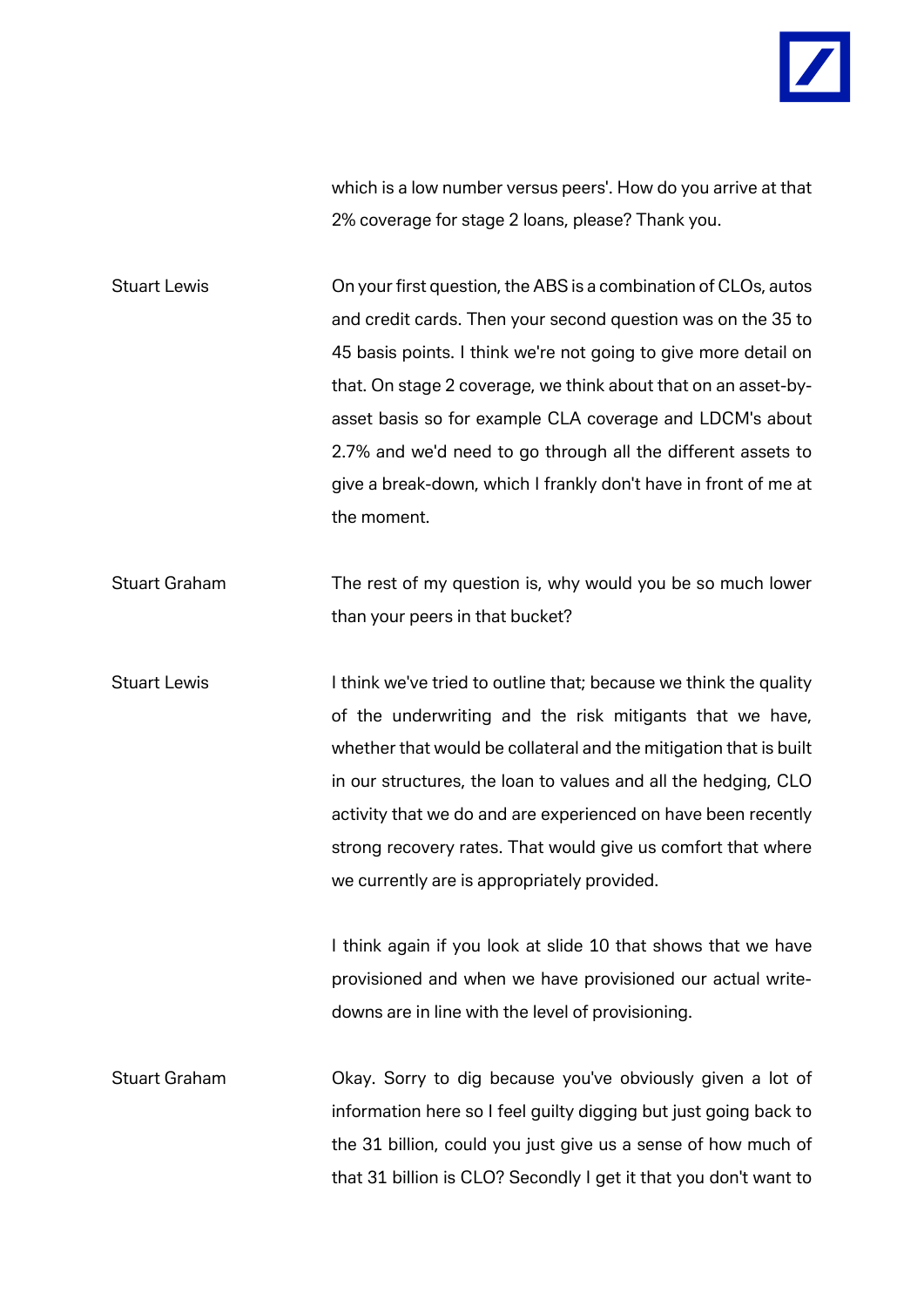

give more granularity on the 35 to 45 but I know in the olden days you used to say CRE would be under 200 basis points in a recession. Is that still valid?

Stuart Lewis On the CLOs, yes, we've got about 18 billion in CLOs with the balance, I think, split between the autos and the consumer.

Andrew Coombs Firstly I'd echo the thanks for the presentation. I just wanted to (Citi) come back to slide eight and nine where you give quite a lot of granularity on the corporate exposures and some of the hedging and mitigation that you do. The reason I want to come back to this is when you look at your IRB corporate risk weights they're amongst the lowest in Europe and when you dig a bit further the PD looks fairly comparable and the split of your exposures by credit rating looks fairly comparable.

> Where the difference is that your LGD is quite low and it's particularly true if you compare it to Commerzbank. If you could just elaborate a bit more for me on some of the hedging and mitigation steps that you've discussed, which of those specifically alleviate the LGD versus which of those are a PD benefit? Thank you.

Stuart Lewis I think if you look at the composition of the book - and again we've tried to indicate that in the presentation - we do have in our GCT business a very significant portfolio of structured credit risk and the nature of that structure, whether it's firstlien low loan to values; we talked about some of the securitisation that we do where loss rates have been negligible over the last five years.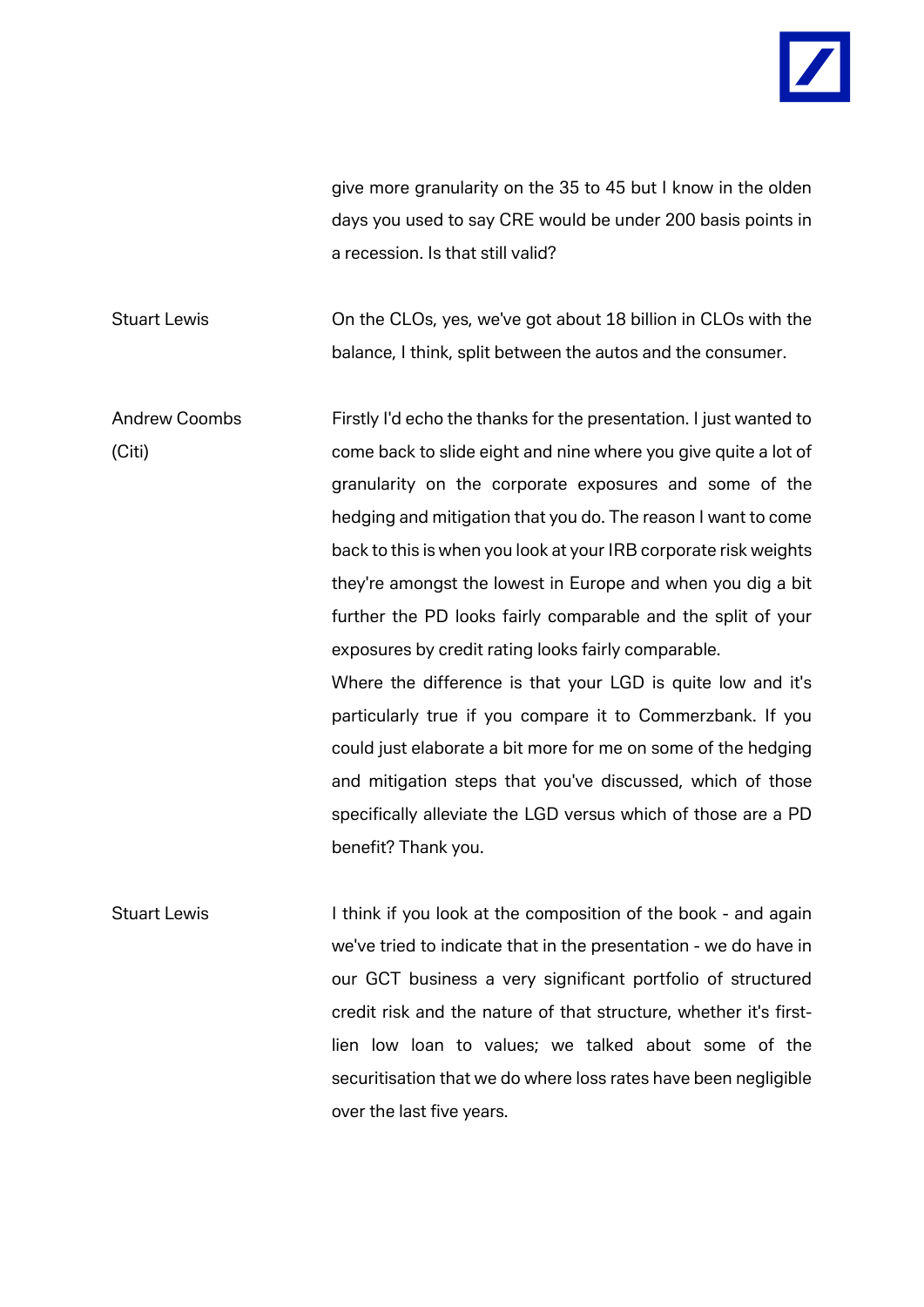I think that's really a reflection of the significant degree of structuring that we have in our portfolio across the loan book, particularly in the investment banking space and the historic performance of that book, I think, even in downturns has proved to be relatively resilient across a variety of asset classes.

The reason that I think we feel comfortable today with the positioning of the book is that we've stuck to asset classes where we've seen that general resilience and we've reduced our exposure to other asset classes which have, in our experience, fared less resiliently. It's really an issue of having a far more structured rather than plain-vanilla lending book that gives us that comfort.

Andrew Coombs I guess where there's another way is that the point you're making is very much about the underlying exposures and perhaps I'm more interested in the actual hedges and the mitigations in place so I'm just trying to work out the construct of exactly how the hedge works that allows you to reduce some of the LGDs on that adjusted exposure.

Stuart Lewis **For example on some of these exposures if you have ECA or** PRI protection in fact we looked right through to a PD adjustments so if something is guaranteed by a AAA ECA agency 95% of the exposure would be at that AAA-rated element with the 5% residual exposure at the underlying rating of the transaction or the counterparty depending on the nature of the actual loan itself. I don't know whether that will give you some indication.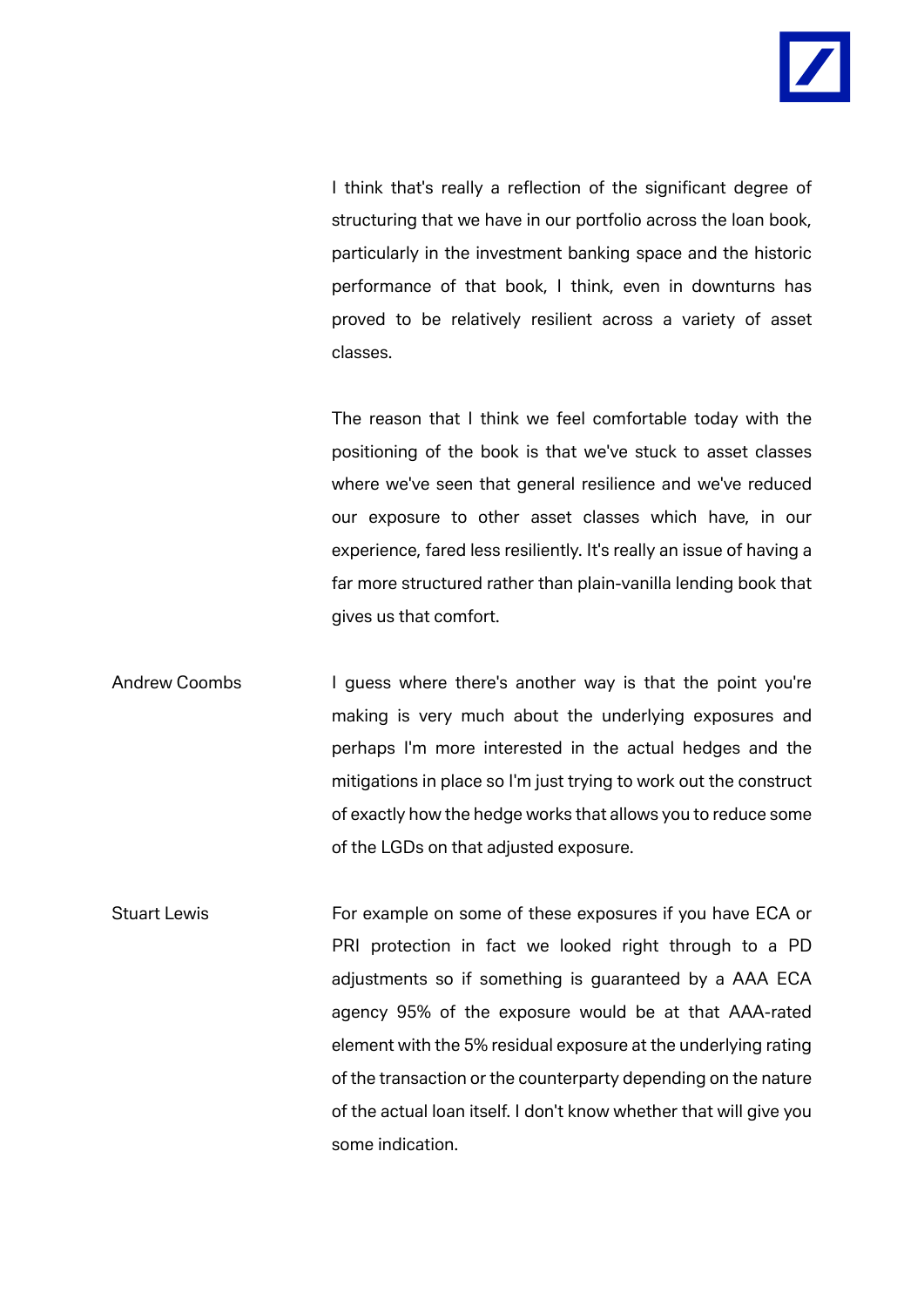

If I look at CRE for example, given the low loan to value then the Loss Given Default on CRE is about 2.5%, has been our observed experience.

Amit Goel **Hi**, thank you. I have three questions and thank you again (Barclays) obviously for the presentation. The first one, just taking a step back in terms of thinking about this cycle and potential losses; obviously you mentioned you've been through a few different cycles. I'm just curious in terms of a comparison; obviously versus the post-global-financial-crisis losses. I'm just curious; if you look back even further, say, to 2002, 2003, still when we look at the impairment charges that you're anticipating they seem to be quite low versus some of the other banks, so just curious what your thoughts are on this cycle versus previous cycles.

> Secondly, also just coming back to slide nine, looking at some of the PDs and the expected losses and allowances and the guidance that's been given for this year, just trying to understand how much you're thinking the PDs change. For example if I'm looking at the D exposure bucket, there's 15 billion of LGD-basis exposure.

> In terms of the coverage I guess you've got something like a 4% PD on that currently if you factor in another billion or so of provisioning so it's doubling or trebling. Is that the thought process in terms of PD there?

> Then my third question relates to the actual news from Wirecard today. I'm just curious if there're any comments you could make there in terms of the business relationship and any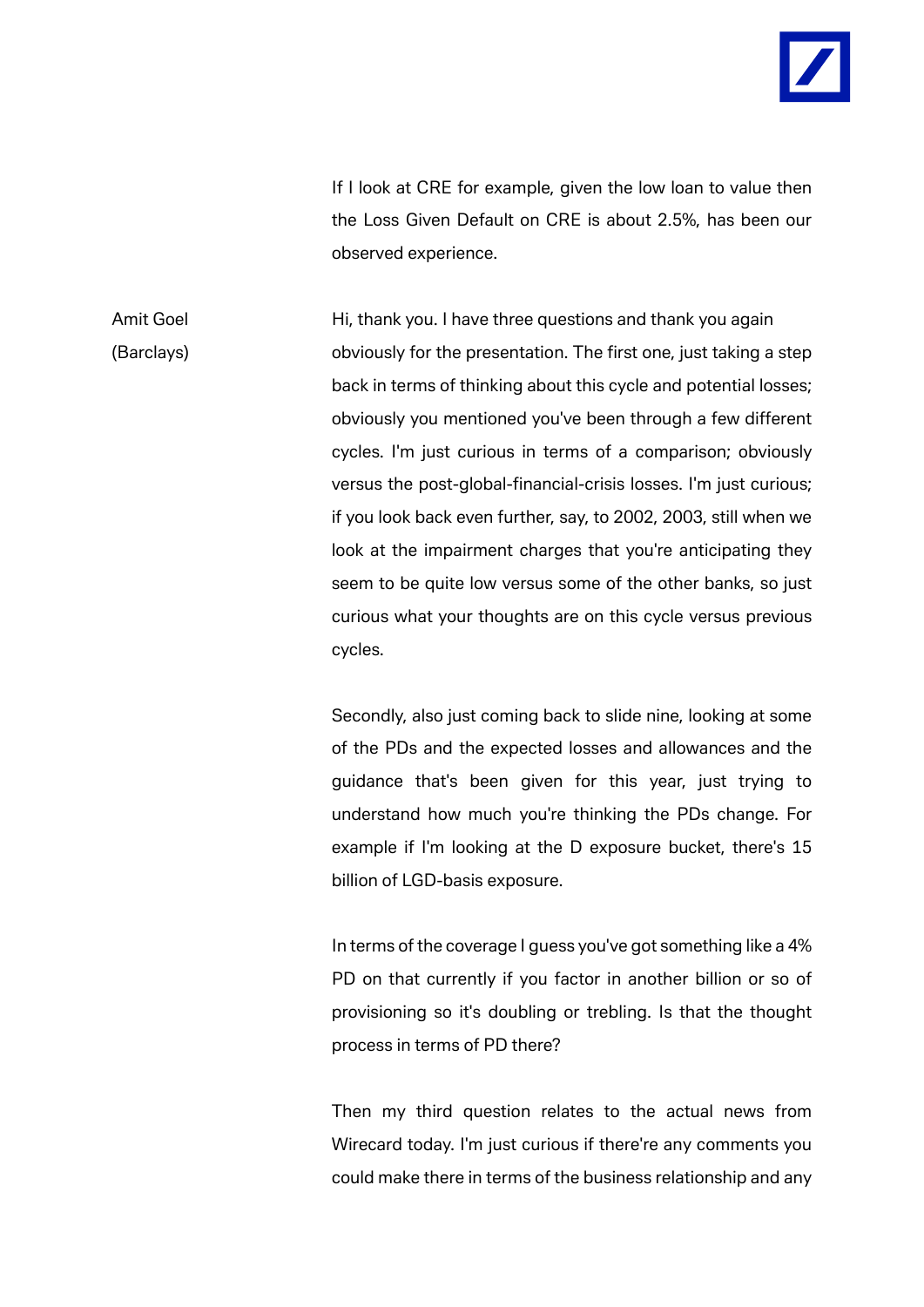

comments on the exposure that you may or may not have in that situation. Thank you.

Stuart Lewis Thank you, Amit, for your question. If you look back to earlier crises that you indicated, I think one of the key differentiators is clearly that we have Government support that's going into this current crisis that we've never seen before. I mentioned that Germany has a plan which is tantamount to half its GDP in order to ensure that the economy is sustained. So that would be for me the biggest difference.

> The portfolio that we have today is quite different from what it was in the bank in 2001, 2002. That was even before the Postbank acquisition so our amount of exposure in Germany which again, to highlight the German Government support, is far larger as a percentage of the book than it was in the early 2000s.

> Germany did have a recession in 2001 around their working standards and our business model around the German corporate and SMEs is considerably different today. You may recall that certainly in 2001/2002 there were some quite highprofile losses which again were very much jump-to-defaulttype losses so these were the Enrons, Worldcoms, Swissairs; Marconis of this world. I think those were probably the five big ones that we had exposure to at that time and we took about a billion of provisions against five names, if I recall correctly.

> Post that we implemented our hedging strategy and that hedging strategy is absolutely designed to reduce our exposure to these kind of investment-grade fallen angels' junk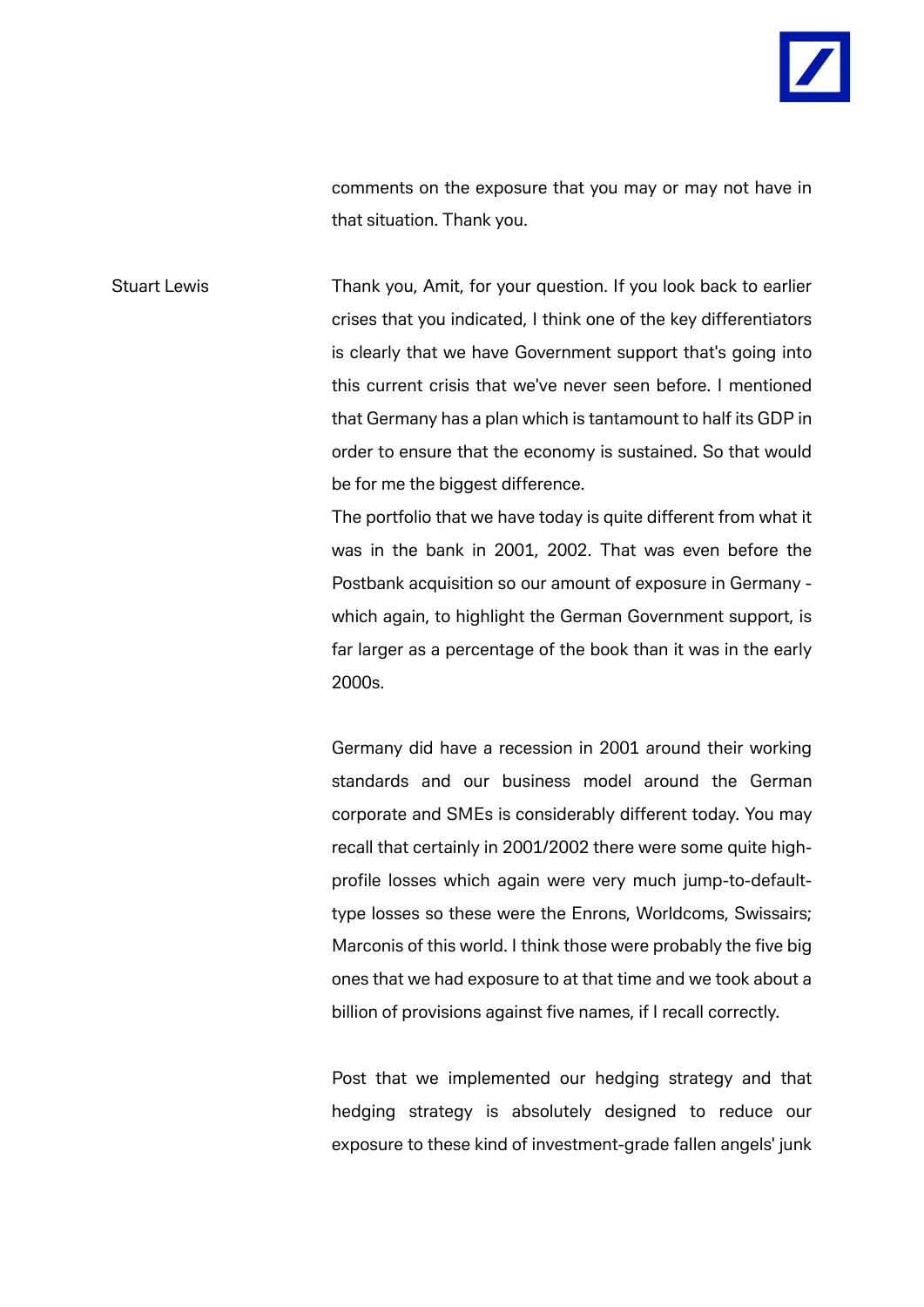

default risk. I would say that's another element that I would highlight there.

On Wirecard, I won't comment on individual exposures. We've just talked about how we actively manage our concentration risk to ratings at the lower end of the investment-grade spectrum via a variety of mechanisms to mitigate against jump-to-default risk so I'll let you reach your own conclusions on that comment.

Your second question was on PDs. Yes, we do think that PDs will deteriorate as a result of what's going on. We watch the rating migrations on a constant basis and that really informs us of our stage 1 to stage 2 provisioning and clearly also informs us of our stage 3 provisioning impairment events and provisioning arising on the back of that as well. I wouldn't want to make any more comments than that, thank you.

Robert Smalley **Hi. Thanks very much and thanks for doing the call; very** (UBS) informative. I'm sorry I missed the end of the answer to the last question because that cut out and it really informs my second question.

> My first; when you talk about there are points of CET1 in question, including transformation effects and Capital Release Unit wind-down. Where is that now; is that a steady-state wind down? Do operational risk RWAs lead or lag that and how that works?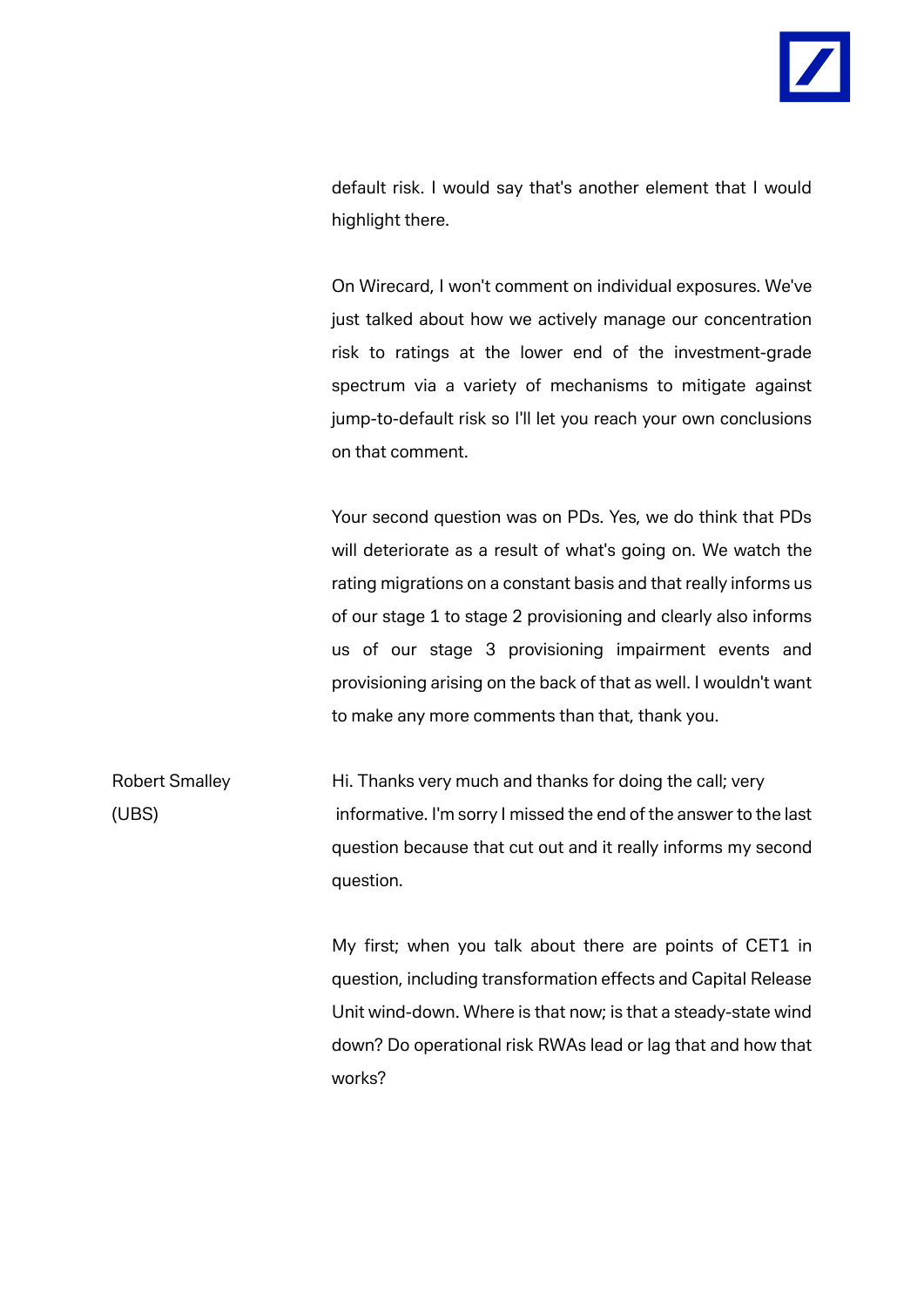Secondly - and it probably goes back to what you were just saying - look at Government mitigation and any kind of release subsidies. How else is this informing you in terms of potential credit problems in 2020 and Q1 of next year? Is there any data or any way that you're shifting this that you're getting any different information, counter-intuitive information than you would think from the outset? Thanks.

James von Moltke Sure. Hi, Robert. You were in and out a little bit in terms of reception but hopefully we got your questions. Just briefly on Stuart's answer to the PD migration and rating migration, the answer, simply put, is we are watching carefully the ratings migration. We have assumptions built into the modelling essentially that's driving our outlook and so while those assumptions are critical to the future path we're comfortable with that path but it's an area of, of course, intense focus, as we've described.

> As it relates to the capital path, yes, we've baked the CRU and then the operating performance of the businesses, of the Core bank into the second bucket so everything we've told you in the past about the deleveraging impact of the CRU is on track and the team has been working around RWA is on track.

> The team has been working to execute on that plan. I will say, CRU participates a little bit in that market risk up-tick that we talked about due to volatility so I don't think we'll show in this quarter as much of the progress that in fact has happened on an underlying basis in that deleveraging but that's just timing. The actual risk reduction is taking place as we planned.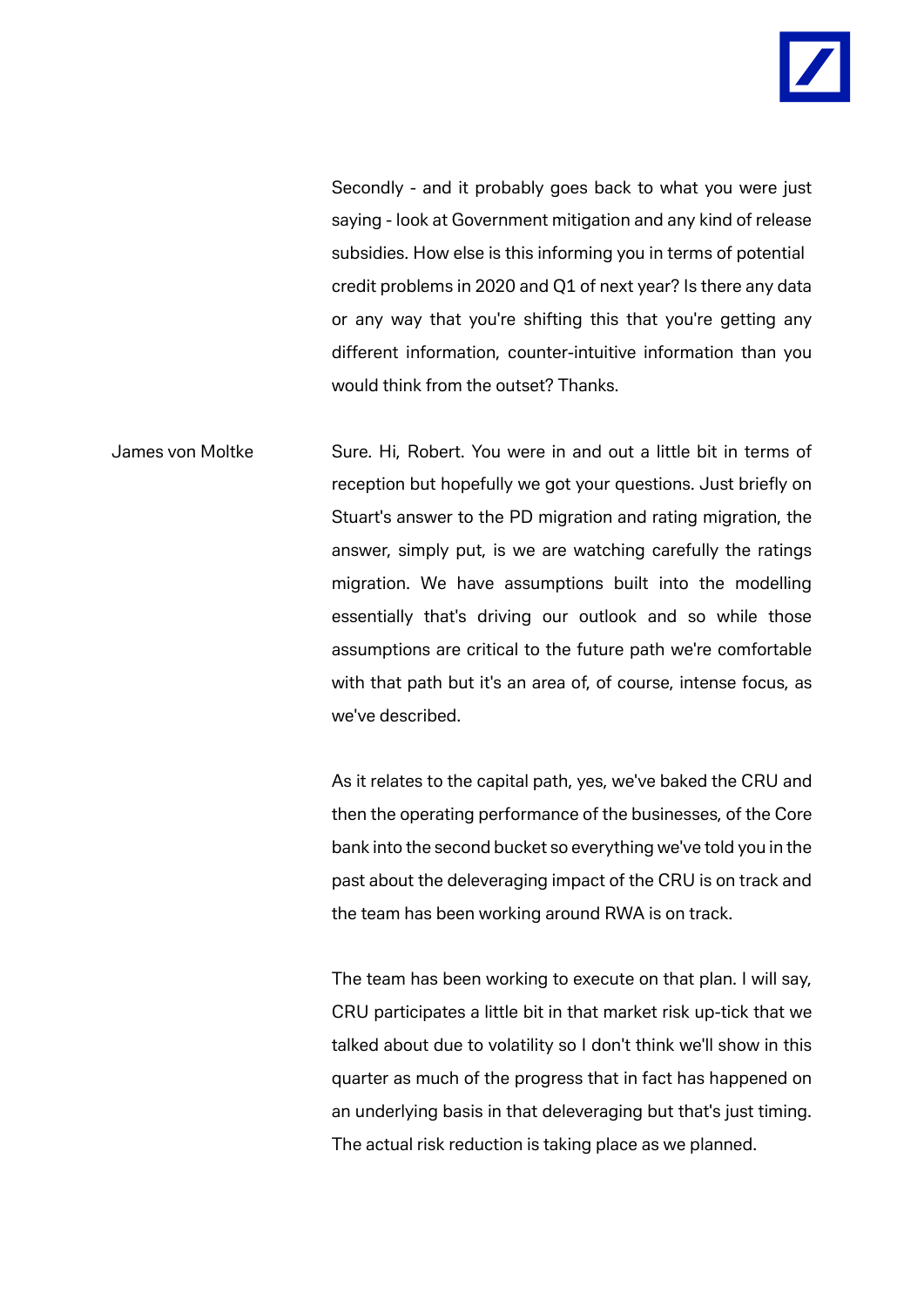

Otherwise, as we say, the Core bank, as you can see in our reporting, is profitable, is generating capital and is also managing its balance sheet in line with our expectations. Operational risk RWA really isn't a big feature in 2020. As you know, it was a significant driver of some capital relief in 2019 but it's a pretty modest impact in the balance of this year. We do think there's opportunity further down the line but it's quite a lot further down the line and so we're not looking to that in terms of near-term or even - call it - medium-term benefits.

I'll pass it over to Stuart to talk about the credit path in 2021. I think as a general statement it's early at this point to have a very clear view of 2021. We feel good about the second half but I'll leave it there

Stuart Lewis I think you're right; it's a little bit too early. There's no explicit data on winning Government support. I think our expectation is for the remainder of the year it will help this growth and it has clearly in certain areas helped to provide much-needed liquidity to certain struggling counterparties. I would say, I think that the market consensus that we use in our macroeconomic model - what we call the forward-looking indicator model, FLI, is reflective of that.

> I think really through the rest of the year we'll continue to do what I alluded to earlier. We do a huge amount of bottom-up analysis on our watchlist portfolio. This is an activity which is really always ongoing and our credit analysts are constantly developing views on companies and the impact of the macroeconomic scenario on their ratings as well as the performance of the underlying companies too.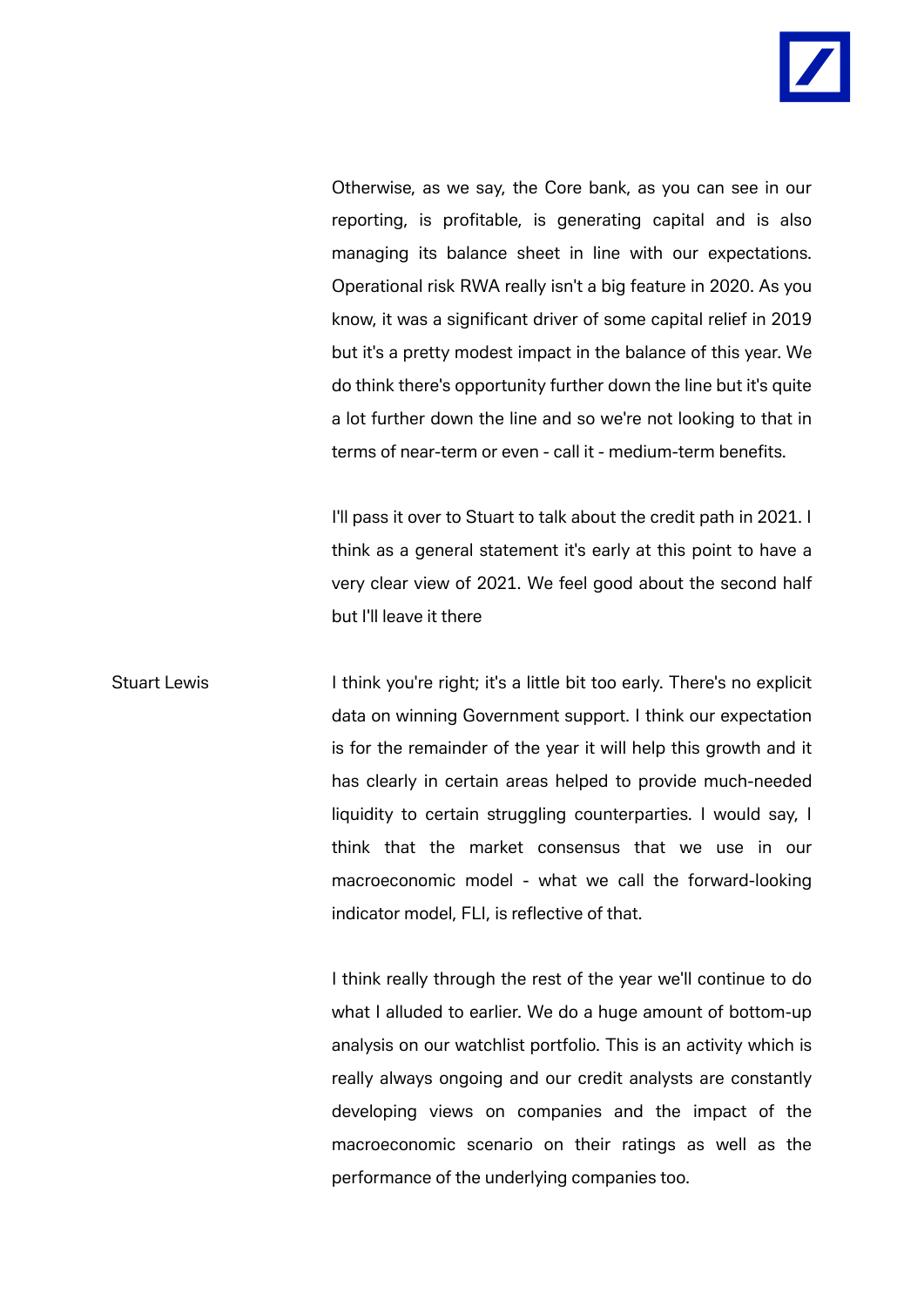So I still think there's a high degree of uncertainty on trying to give outlooks now into 2021 and we're monitoring the portfolio closely as of today and going forward.

Daniele Brupbacher Thank you, good afternoon. I also wanted to ask about slides (UBS) eight and nine and I think it's similar to what Andy from Citi asked on the risk mitigation part. Just looking at slide eight, obviously there is a lot of information on the slide so thank you for this. I was just trying to get a little bit better feeling for how safe this risk mitigation is, what could go wrong there, what's the risk in there and what could make that change significantly in any given quarter.

> Where're the pressure points there? I still need to digest some of the information on that slide but are there also any kind of accounting dynamics working here? You mentioned financial instruments. How does it look from that point of view, is there for example mark-to-market stuff that is a result of that risk mitigation which is probably hedging an underlying book that is done on accrual accounting? Is there any kind of accounting implication out of this? This is the first question.

> On slide nine, the expected loss; if I just add up all the light blue circles there I get to, I think, around 3.7 billion or something. Then you obviously give the risk cost guidance for the whole year which is probably at the upper end a bit more than two billion. Can I compare these two numbers and if not why? What is the delta, how can I look at these two numbers in context? These are my questions, thank you.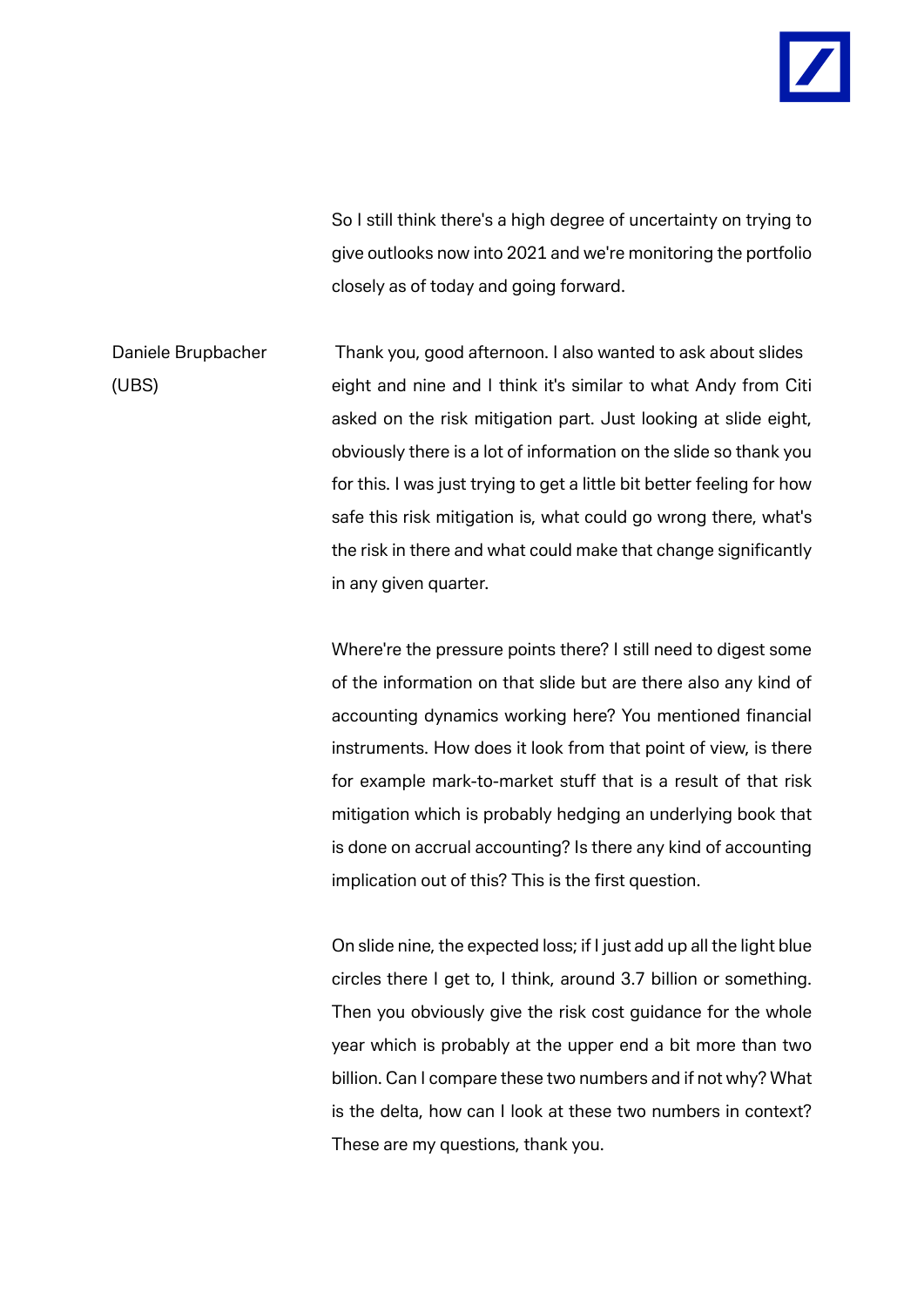- Stuart Lewis On your question on slide eight. This is really our Exposure at default on our accrual book and I don't see any accounting things that are going on across that book so I think I don't need to go further into that one if that's okay. On your question on page nine. You're asking, if you add everything up then?
- Daniele Brupbacher Yes, I guess that's a yearly expected loss number which is 3.6 billion. Commerzbank across the street has an expected loss of a bit more than a billion. They gave a risk cost of 1.5. They say through the cycle expected loss numbers are very relevant but in any given year it's very different so they did say, yes, this is very relevant so we do look at these two numbers. Or is this something different here? How do I compare the 3.6 versus your upper end of the 35-45 basis point risk guidance? Which is, I guess, two billion or so, a bit more.
- Stuart Lewis The upper end would be two billion incremental or I guess 1.5 is already taken; 0.5 billion in the first quarter on top of these allowances for credit loss during the year so that would be incremental across stage 1 and 2 plus stage 3 specific loan loss provisions.
- James von Moltke Daniele, I think there're three things to think about. One is the existing allowances, which are a part of the puzzle. The second is expected loss over one year and then the full-life loss and then how the new provisions add to the allowances and cover charge-offs. Those features all go into it and underscores our confidence in the allowances and the provisions that we're building. You also have to bear in mind that the defaulted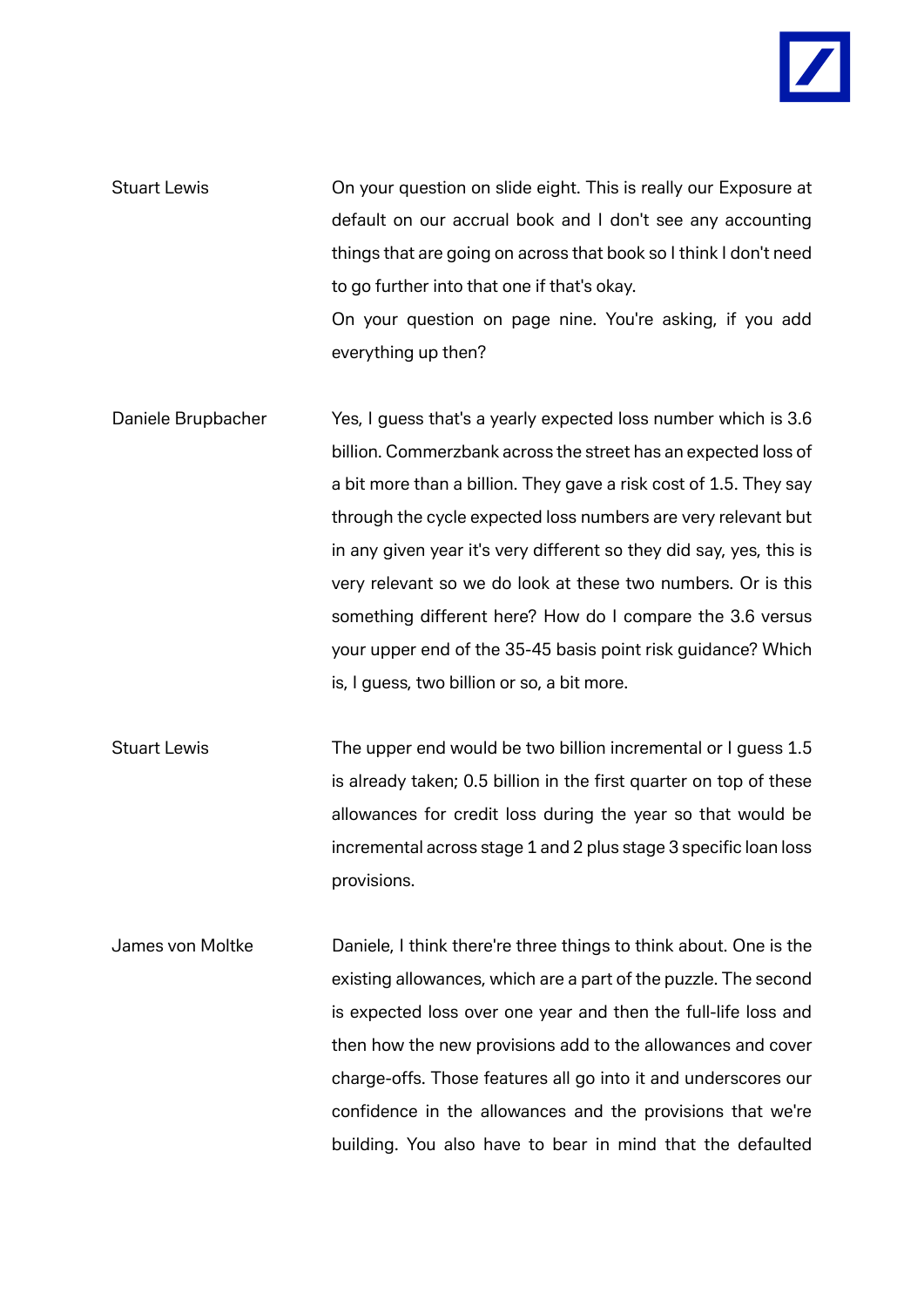

portfolio in your maths is 1.3 if you exclude the defaulted portfolio.

Daniele Brupbacher **Okay. Thank you.** 

Andrew Lim Hi, good afternoon. Thanks for doing this presentation.

(Societe Generale) It's above and beyond compared to other banks. My first question is regarding economic consumption so we've had a clear sense from the US banks that more conservative economic consumptions should be driving some chunky loan losses in the second quarter. I was wondering to what extent that's also the case for yourself in your guidance for around 800 million for the second quarter.

> Then my second question is on the impact on capital ratios on page 24. I was wondering if you could give an equivalent guidance for the leverage ratio or even the CET1 leverage ratio as to how you expect this to pan out for 2020. Thank you.

Stuart Lewis On your first question, we use Bloomberg economic consensus input and we update that on a monthly basis, clearly we've seen some higher impact into the FLI, the macroeconomic model, given that consensus did deteriorate so far anyway during Q2. It remains to be seen how we end up in Q2. It feels like some of the inputs that we use - I look for unemployment in Germany and GDP in Germany, to use two examples. How those end the quarter there's a sense that there is some improvement in outlook, albeit coming from a low basis.

James von Moltke Then, Andrew, on the leverage ratio, as we look at the potential changes in legislation or regulation we do see a benefit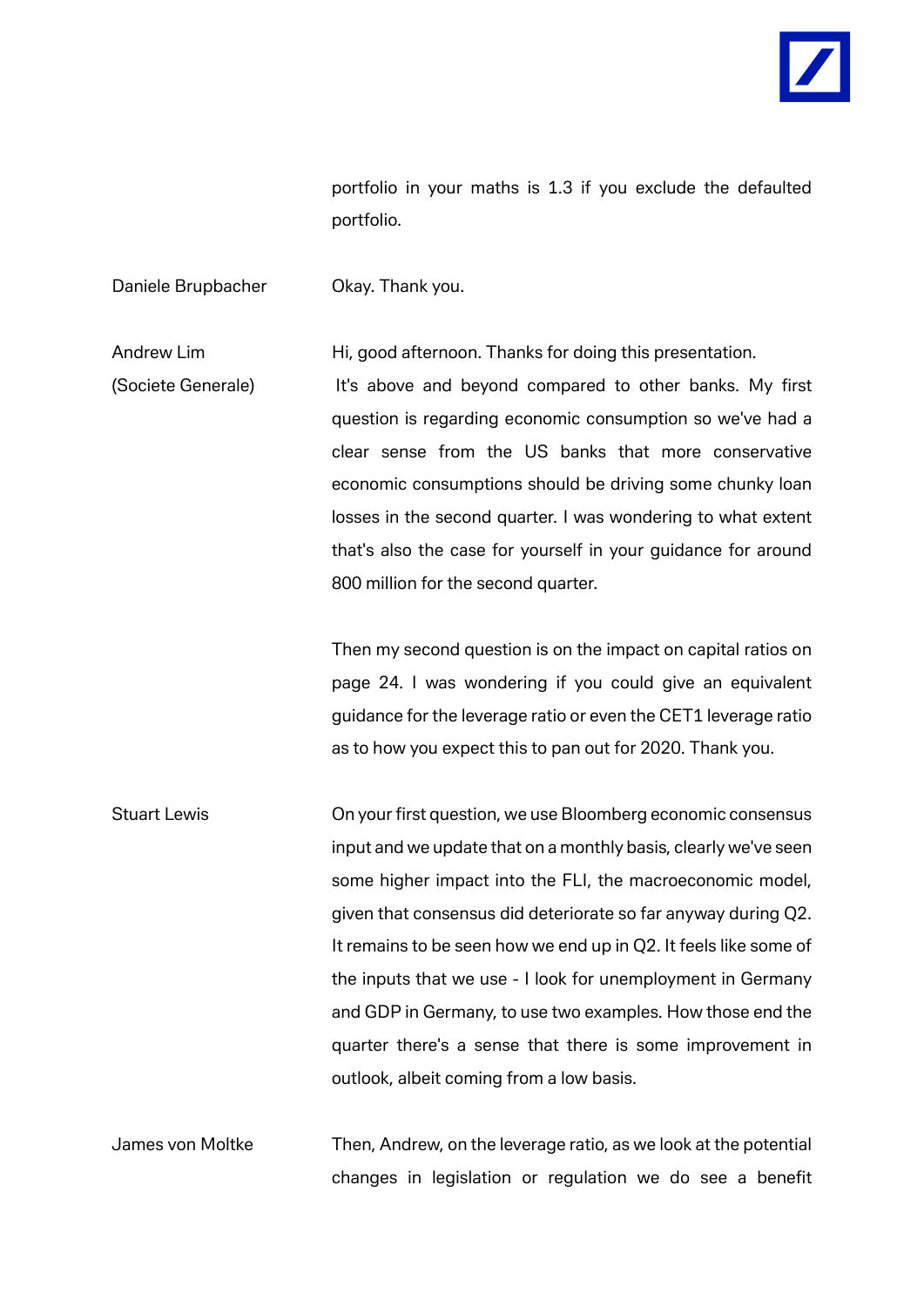

coming. If both pending settlements and cash in central banks were to be excluded from the denominator in the calculation we'd pick up about 25 basis points and this was again the basis for our capital guidance around the time of earnings. We are extending our balance sheet more than was planned as we came into the year to support clients and the economy during this COVID period. That would include also, incidentally, for example guaranteed loans in the KfW programme so there's additional leverage exposure out there without a great deal of impact on RWA and we think that'll persist for a period of time. I would think we get a near-term benefit, it brings us closer to where we hope to be for the year but then the normalisation of the balance sheet will take a little bit of time and then over time, especially with the additional efforts around leverage exposure in the capital release unit in 2021 and the deconsolidation of the Prime Finance assets next year you'd see us, come back to the glide path that we'd initially envisaged as we announced our restructuring last July; maybe a little better at least temporarily to the extent that, as I say, cash and pending settlements in one case are out for a period of time; in the other case was brought forward.

Andrew Lim Yes, I think you alluded there to credit draw-downs persisting a little bit more. Is that still quite a strong feature in the second quarter that you've seen?

James von Moltke Not really on a net basis. We saw a slow-down. There were still some net draws in April but then we saw reasonably quickly in April the beginnings of repayments. We had, had a relatively conservative view about additional draws net during the quarter and so far I can say it's slowed down more than we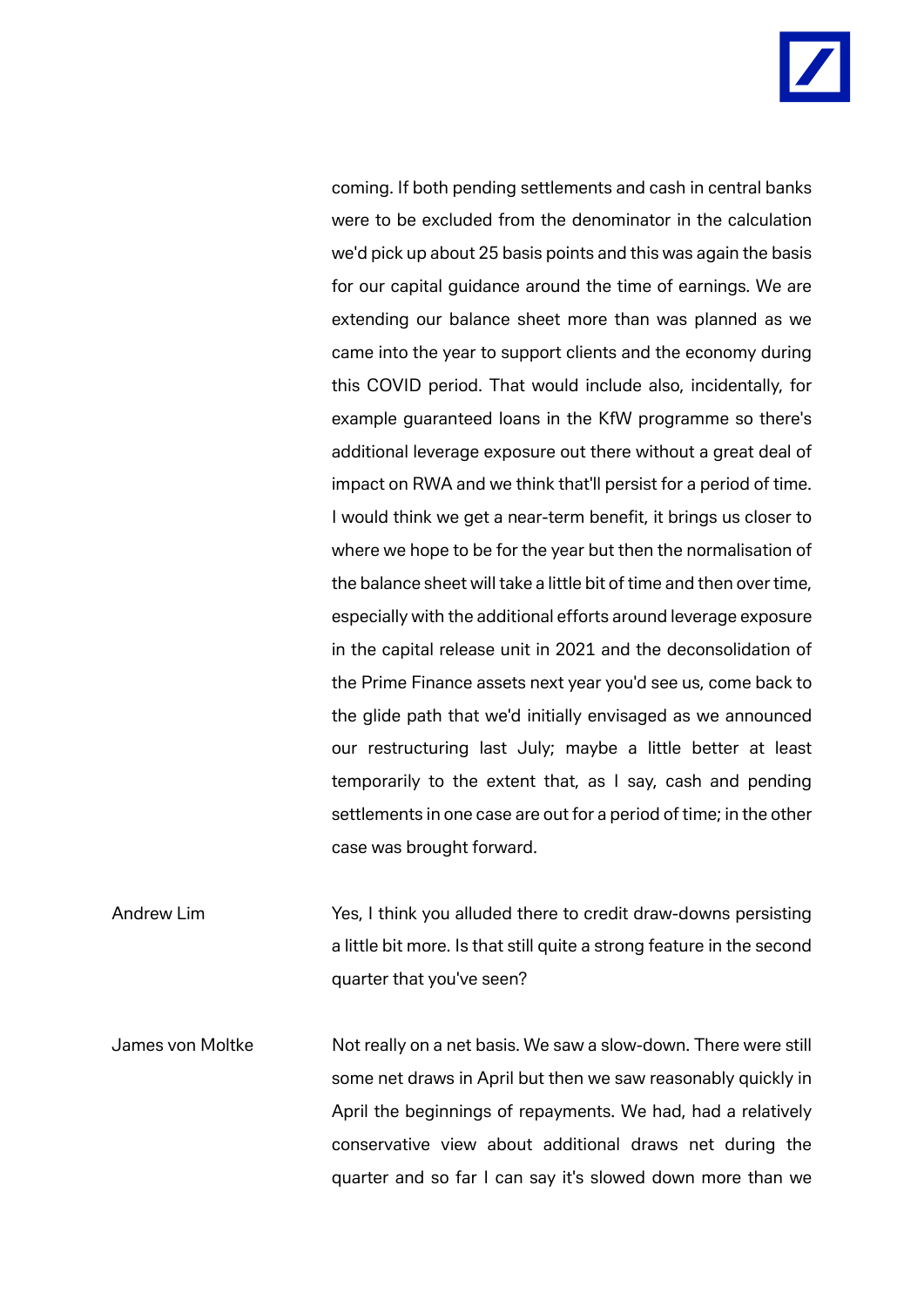

thought and in fact may swing to a net repayment, by the end of the quarter.

As I said in the prepared remarks, we see that continuing for the balance of the year so we do see some recovery of the credit risk RWA, the five billion that we showed in the slide. We would expect to get some of that back by the end of the year.

Anke Reingen Thank you very much for taking my question and thank you (RBC) very much for hosting this call. I have a very simple question; apologies if I missed this somewhere. Can you share with us the percentage of your loan book where you've granted a payment moratorium? I see some number in absolute terms on the consumer book but I wondered if you could maybe give us a percentage number.

> Then on the guaranteed loans from the Government or by the Government, what is the gross amount and what's the pending and if there's any number you maybe have on the net risk you would carry?

> Then lastly on the pricing of risk and loans, has the general spread widened on loans or is there little change? I was wondering; I guess you've probably taken some of the TLTRO funds. What do you think in terms of risk-taking, will you invest them in the business or will they go to ECB or what are the general parameters about how you could use them in the business? Thank you very much.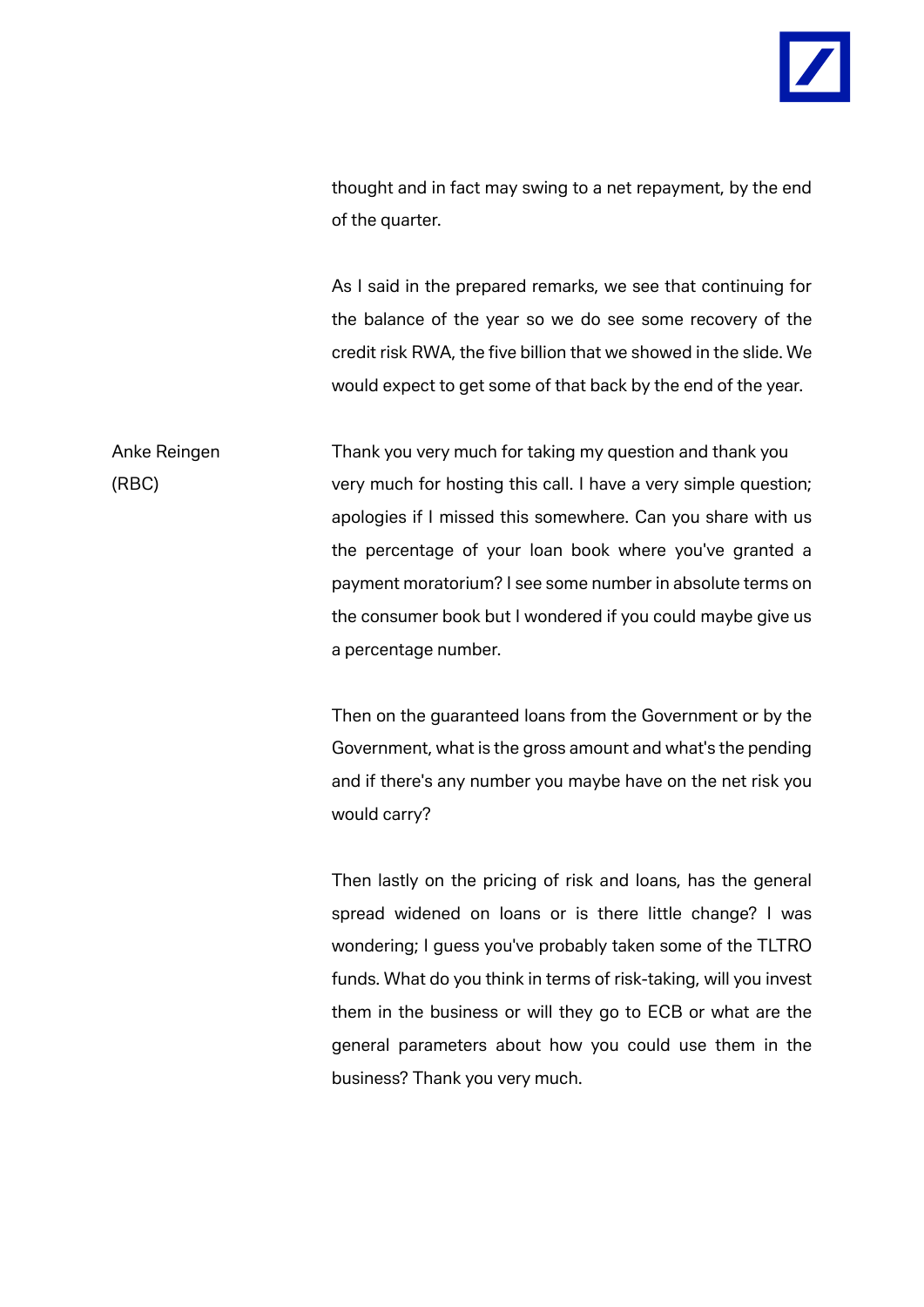

Stuart Lewis On your moratoria question, Anke, it's less than 4% on retail where we've granted moratoria and then in the institutional wholesale business it's about 400 names and then in the

> Corporate Bank about 500 names. They're larger borrowers in the Corporate Bank. I wouldn't say anything more than that.

> On the pricing environment spreads are widening, so new deals are coming to market done at wider spreads and we're also seeing greater flex in some of the non-investment-grade transactions as well.

James von Moltke We look carefully at the drawing on TLTRO in this auction and obviously at the loan commitments that go with that and so we sized it to what we think we can achieve. I think we're minded to be, if you like, aggressive in the use of that facility, both to support clients and the economy and in recognition of the economic incentive that is built into that programme.

> So we've used assumptions in terms of loan commitments that we think are very reasonable in the environment and that help to inform that submission.

Anke Reingen **Okay, thank you.** On the guaranteed loans are you willing to share any amounts? Thank you.

James von Moltke On guaranteed loans it's probably early. I think we may talk a little bit about that at the end of the quarter. We've talked about KfW lending in the mid-single-digit billions, which is probably a good assumption for the quarter but we'll come back to you when we report in July.